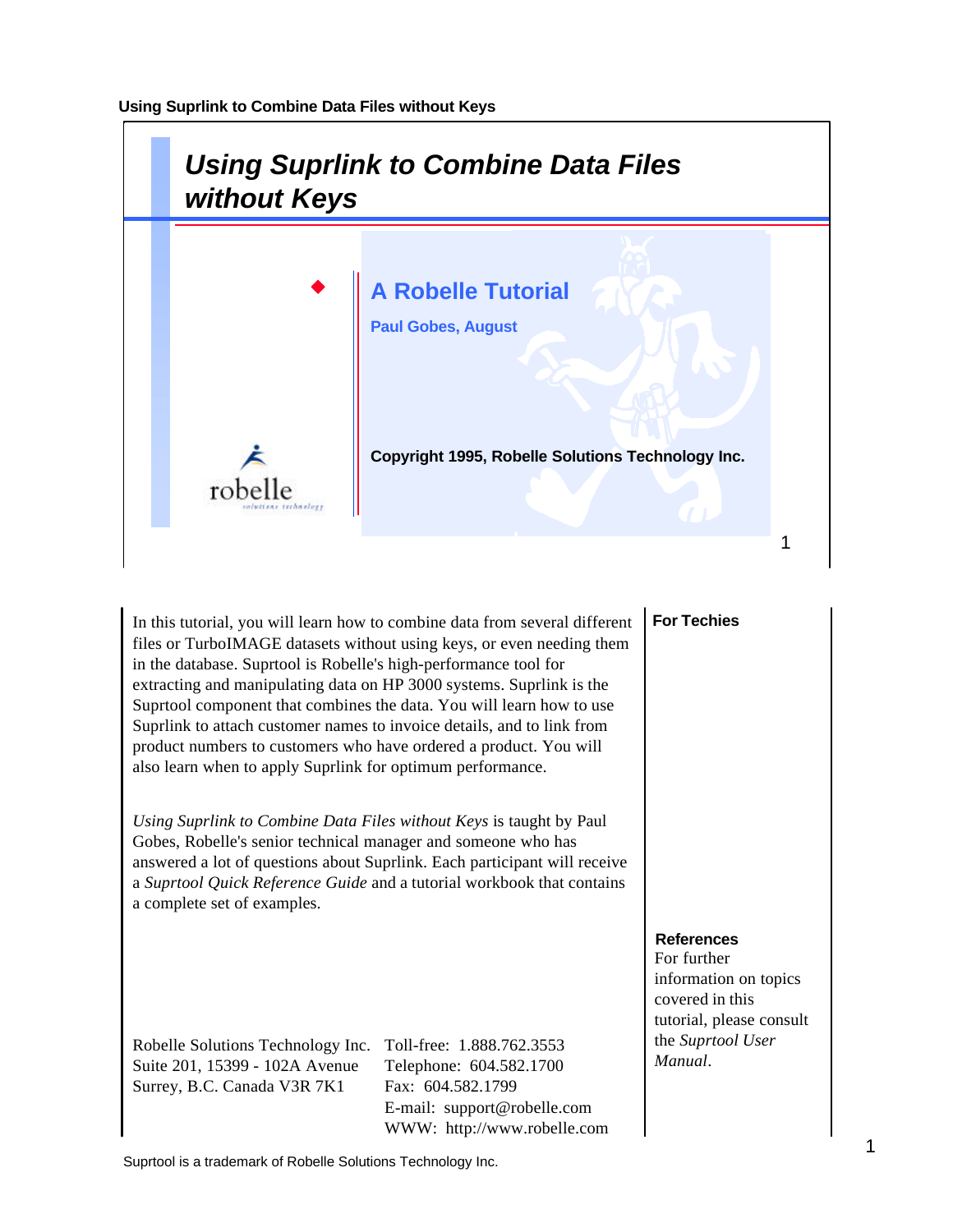

| When most data tools combine information from several different files or<br>TurboIMAGE datasets, they use indices built up for specific key or<br>search fields. This tutorial will show you an alternate method of linking<br>files that does not require existing key structures. With this method, you<br>can link on almost any field. For batch reporting, if not for on-line<br>inquiries, the method you will learn today often works faster than the<br>keyed method. | <b>For Techies</b> |
|-------------------------------------------------------------------------------------------------------------------------------------------------------------------------------------------------------------------------------------------------------------------------------------------------------------------------------------------------------------------------------------------------------------------------------------------------------------------------------|--------------------|
| Throughout this tutorial, we will digress into areas suggested by your<br>questions, so please <i>ask questions</i> !                                                                                                                                                                                                                                                                                                                                                         |                    |
|                                                                                                                                                                                                                                                                                                                                                                                                                                                                               | <b>References</b>  |
|                                                                                                                                                                                                                                                                                                                                                                                                                                                                               |                    |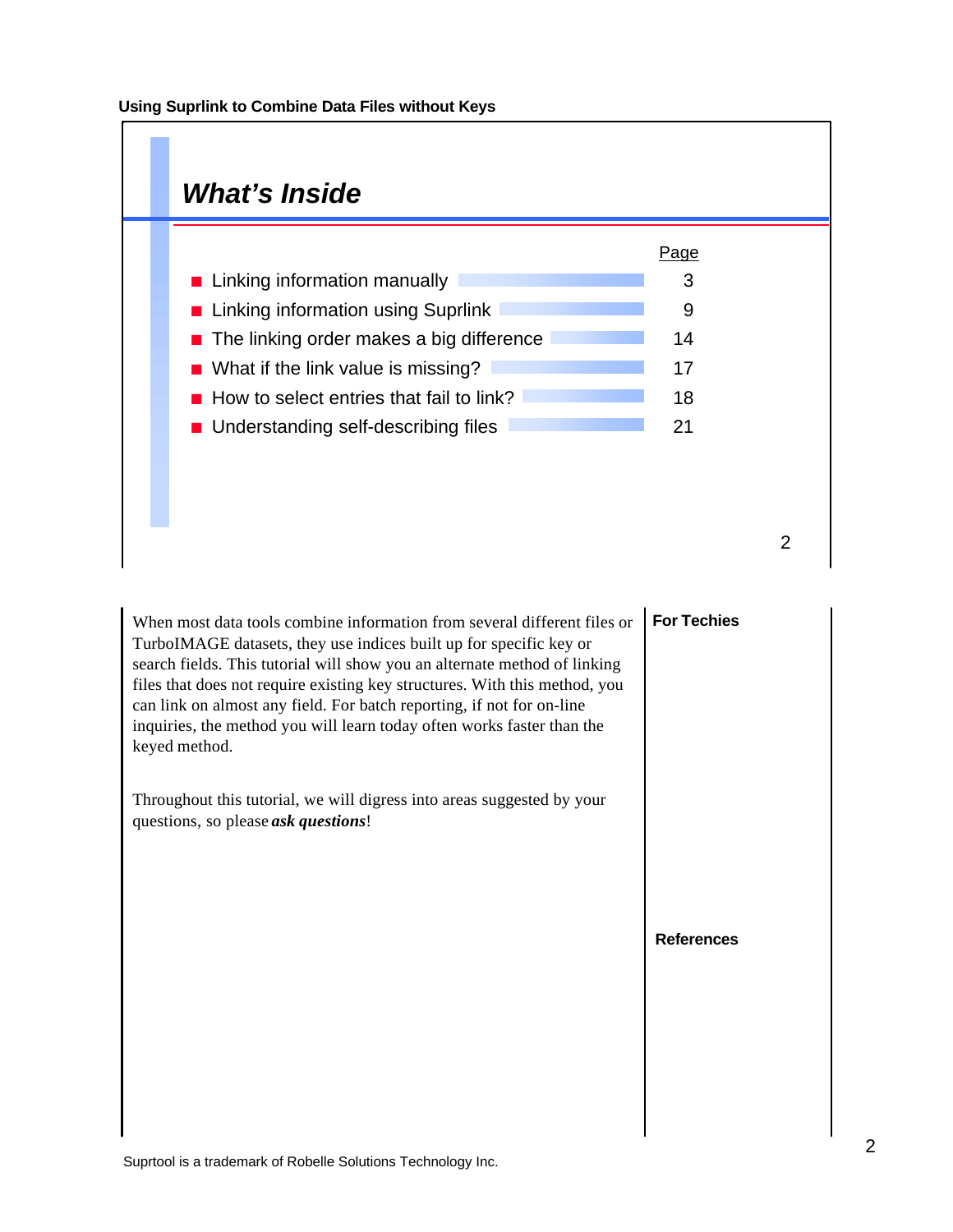

| Suprtool can retrieve, select, rearrange, sort, and print data from IMAGE<br>databases. To begin, you have to select a database and provide a<br>password with the Base command. This is how you would open the<br>demonstration Store database on the Suprtool installation tape:<br>:run suprtool.pub.robelle<br>>base store.demo.robelle, 5, READER {mode and password} | <b>For Techies</b> |
|----------------------------------------------------------------------------------------------------------------------------------------------------------------------------------------------------------------------------------------------------------------------------------------------------------------------------------------------------------------------------|--------------------|
| As you can see, it is very easy to get a list of the B.C. customers. You<br>can also sort the records by last name, or list their credit standing with<br>the following commands:<br>>sort name-last<br>>extract credit-rating                                                                                                                                             |                    |
| So what's the catch? In this example, all the information we need is<br>contained in a single dataset. In real world problems, the required<br>information is usually dispersed among many datasets.                                                                                                                                                                       | <b>References</b>  |
| For example, what if you only want October 1993 purchases by B.C.<br>customers?                                                                                                                                                                                                                                                                                            |                    |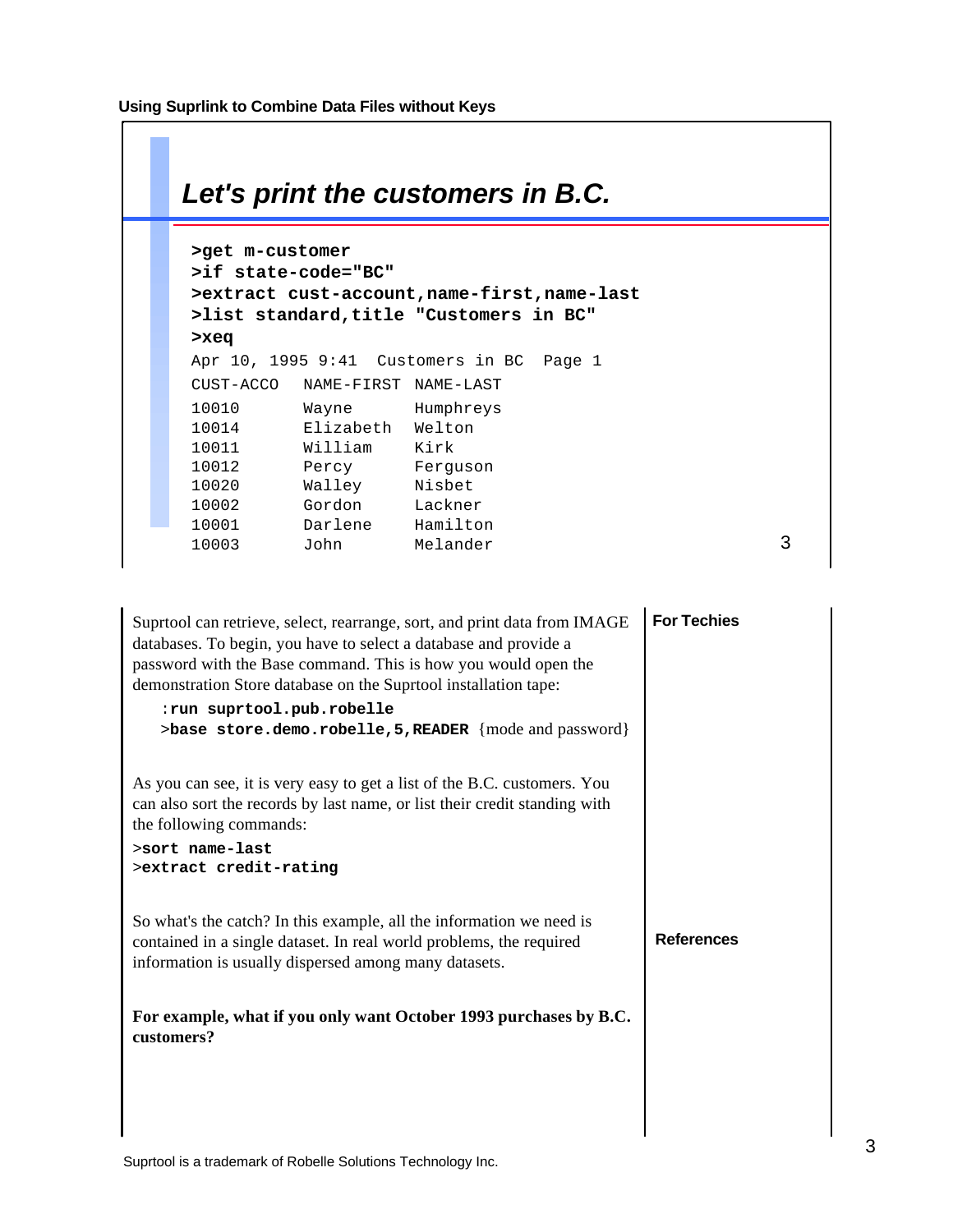

 $\overline{a}$ 

## *Finding dispersed information*

#### >**form sets**

Database: STORE.DEMO.ROBELLE

|             | Set |      | Item |                | Entry | Load              | Entry  |
|-------------|-----|------|------|----------------|-------|-------------------|--------|
| Sets:       | Num | Type |      | Count Capacity | Count | Factor            | Length |
| M-CUSTOMER  |     | М    | 9    | 211            | 20    | ႜ<br>9.           | 55     |
| M-PRODUCT   |     | М    | 3    | 307            |       | ႜ<br>4            | 2.4    |
| M-SUPPLIER  |     | M    | 6    | 211            | 3     | ႜ<br>$\mathbf{1}$ | 49     |
| D-INVENTORY | 4   | D    | 6    | 462            |       | 3<br>ႜ            | 15     |
| D-SALES     | ь,  | D    | 8    | 602            | 8     | ႜ                 | 19     |

Suprtool's FORM command can help you locate information within a database. After opening the database, use the FORM SETS command to display all the dataset attributes such as the size and type.

#### >**form m-customer**

Database: STORE.DEMO.ROBELLE

| M-CUSTOMER                    | Master |    | Set 1  |        |            |                                     |
|-------------------------------|--------|----|--------|--------|------------|-------------------------------------|
| Entry:                        |        |    |        | Offset |            |                                     |
| <b>CTTY</b>                   |        |    | X12.   | 1      |            |                                     |
| CREDIT-RATING                 |        |    |        | J2 13  |            |                                     |
| CUST-ACCOUNT                  |        | 78 |        |        |            | 17 < <search field="">&gt;</search> |
| CUST-STATUS                   |        |    | X2.    | 25     |            |                                     |
| NAME-FIRST                    |        |    |        | X10 27 |            |                                     |
| NAME-LAST                     |        |    | X16    | 37     |            |                                     |
| STATE-CODE                    |        |    | X2     | 53     |            |                                     |
| STREET-ADDRESS                |        |    | 2X25 - | 55     |            |                                     |
| POSTAL-CODE                   |        |    | X6.    |        | 105        |                                     |
| Capacity: 211 (7) Entries: 20 |        |    |        |        | Bytes: 110 |                                     |

You can use the command FORM M-CUSTOMER to see what fields are in this dataset. The d-sales dataset looks like it contains the purchase date information you need.

How would you display the fields available in d-sales? How would you display all the items in the database? How would you display the sets that contain a specific item?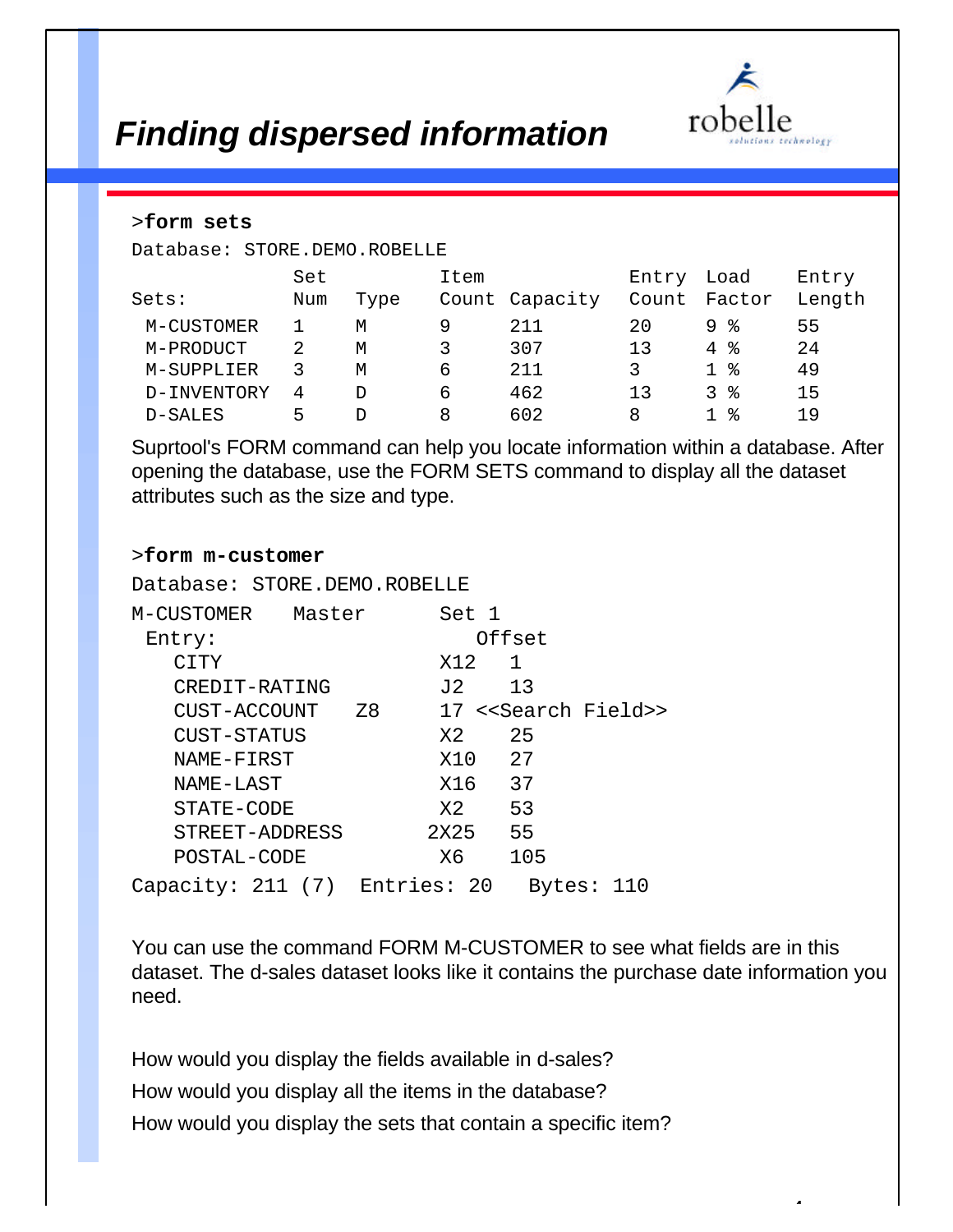**Using Suprlink to Combine Data Files without Keys**



| The d-sales dataset does contain information about product purchases by<br>customers. The purch-date field looks like it holds purchase date<br>information. To verify this, you can print some entries with the List<br>command.                                                                                                             | <b>For Techies</b> |                         |           |  |
|-----------------------------------------------------------------------------------------------------------------------------------------------------------------------------------------------------------------------------------------------------------------------------------------------------------------------------------------------|--------------------|-------------------------|-----------|--|
| >get d-sales; list; xeq                                                                                                                                                                                                                                                                                                                       |                    |                         |           |  |
| CUST-ACCOUNT                                                                                                                                                                                                                                                                                                                                  | $= 10020$          | $DELIV-DATE = 19931005$ |           |  |
| PRODUCT-NO                                                                                                                                                                                                                                                                                                                                    | $= 50511501$       | PRODUCT-PRICE = 9831    |           |  |
| PURCH-DATE                                                                                                                                                                                                                                                                                                                                    | $= 19931001$       | $SALES-QTY = 2$         |           |  |
| SALES-TAX                                                                                                                                                                                                                                                                                                                                     | $= 2753$           | SALES-TOTAL             | $= 22415$ |  |
| $\cdots$                                                                                                                                                                                                                                                                                                                                      |                    |                         |           |  |
| You can see that the first entry in the purch-date field has a value of<br>19931001 which is probably October 1, 1993 in the YYYYMMDD<br>format.                                                                                                                                                                                              |                    |                         |           |  |
| The cust-account field is included in this dataset to identify the customer.<br>Further information about the customer is available in the m-customer<br>dataset using the cust-account field as a key. Cust-account is also a key to<br>the d-sales dataset, as shown by the flag (!M-CUSTOMER) after the field<br>name in the Form listing. | <b>References</b>  |                         |           |  |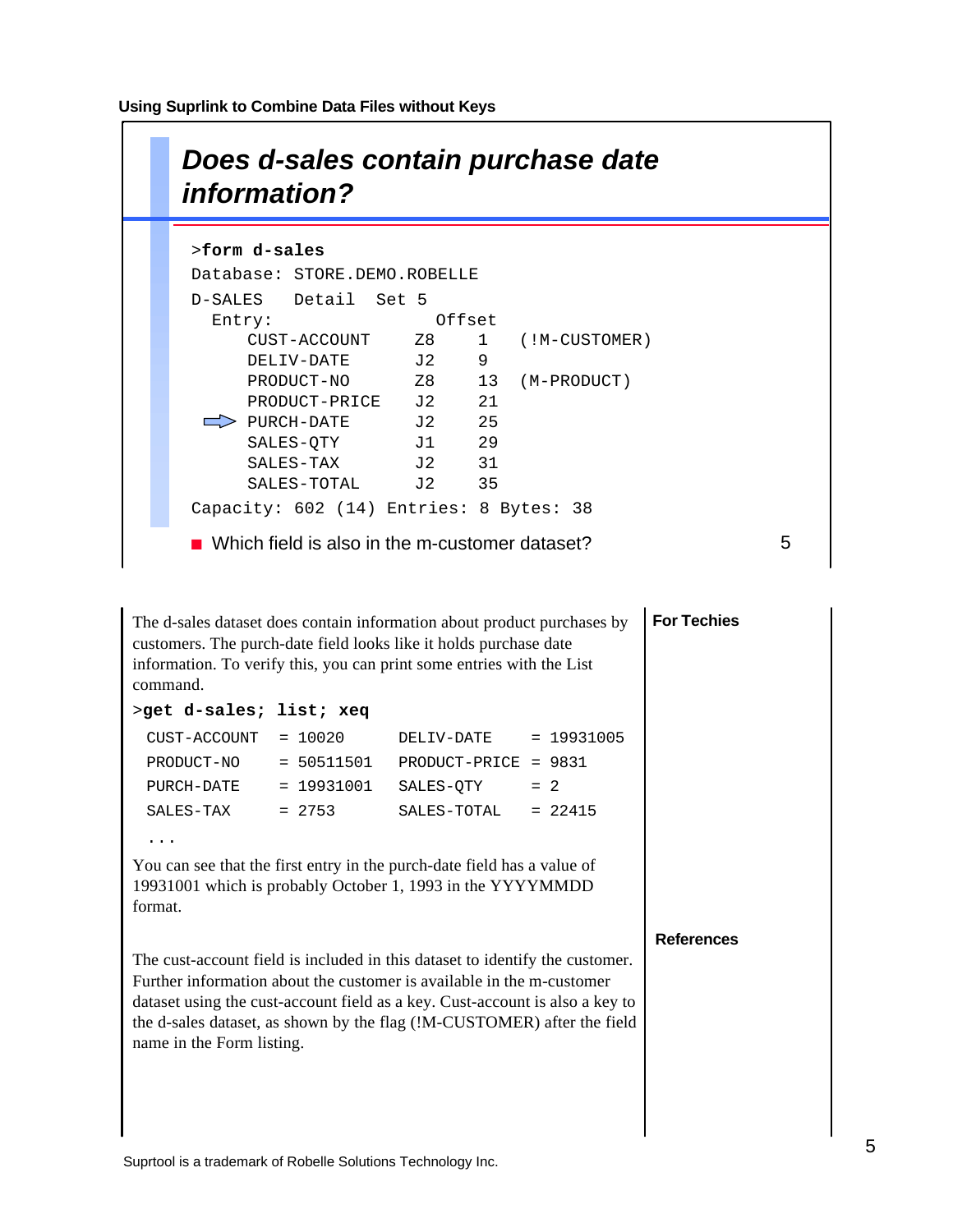## 6 *Let's list the October purchases* >**get d-sales** >**if purch-date >= 19931001 and purch-date <= 19931031** >**extract purch-date,cust-account** >**list standard,title "Purchases in October 93"** >**xeq** Apr 11, 1995 8:31 Purchases in October 93 Page 1 PURCH-DATE CUST-ACCO 19931001 10020 19931015 10003 19931015 10003 19931015 10003 19931021 10016 19931021 10016 19931028 10020 19931020 10010

**For Techies**

Using the same Suprtool commands as you did to get the m-customer dataset, you have retrieved and printed all October purchases from the d-sales dataset. Keep in mind that some of these are not purchases by B.C. customers.

Now you have a listing of October purchases, as well as your previous listing of B.C. customers:

|                   | Page 1 |           |            | Customers in BC |
|-------------------|--------|-----------|------------|-----------------|
|                   |        | NAME-LAST | NAME-FIRST | CUST-ACCO       |
|                   |        | Humphreys | Wayne      | 10010           |
|                   |        | Welton    | Elizabeth  | 10014           |
|                   |        | Kirk      | William    | 10011           |
| <b>References</b> |        | Ferquson  | Percy      | 10012           |
|                   |        | Nisbet    | Walley     | 10020           |
|                   |        | Lackner   | Gordon     | 10002           |

**If both listings were sorted on the cust-account field, it might be easier to find the October purchases by B.C. customers.**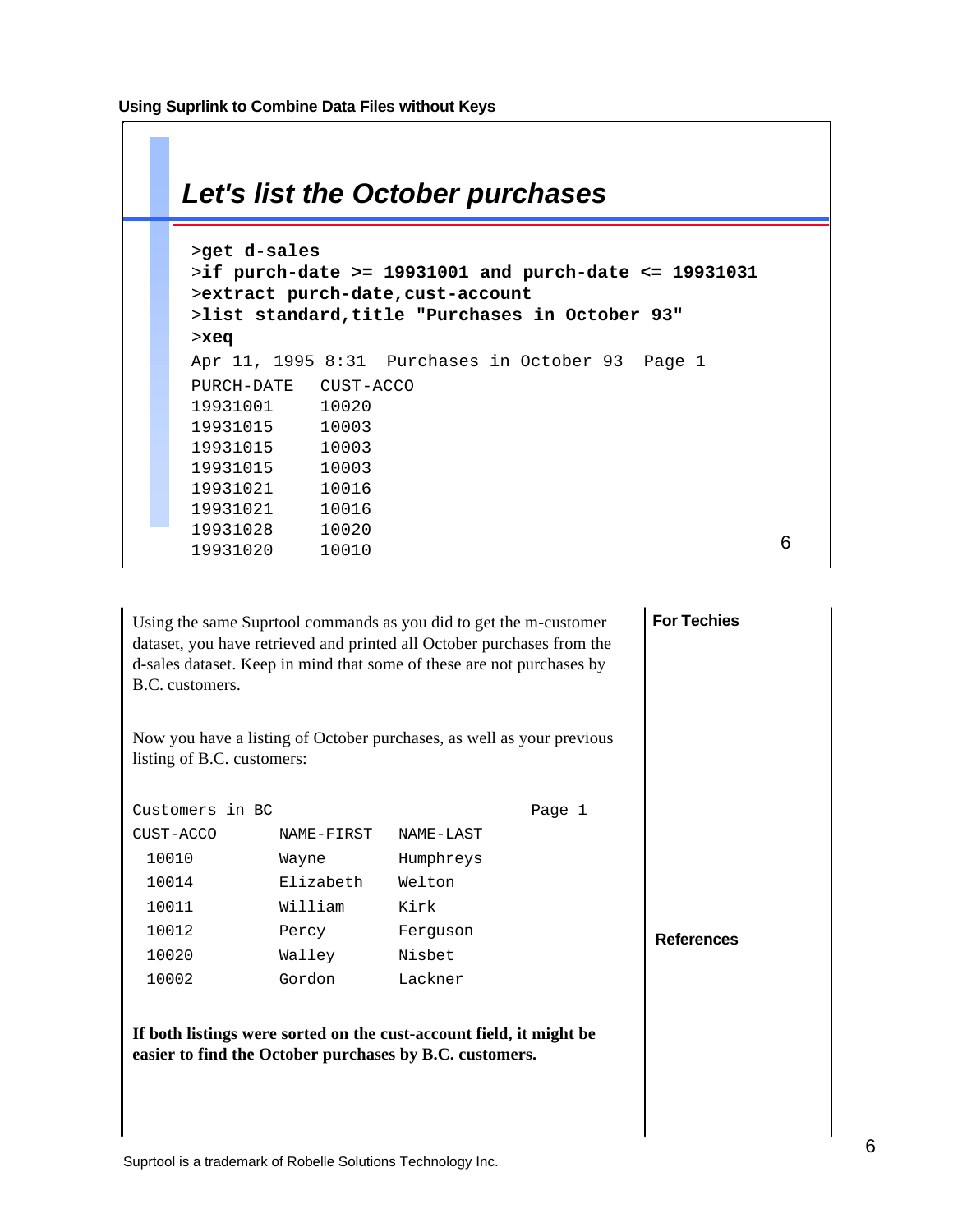$\mathcal{O}(\mathbb{R}^d)$ 

| Here are the sorted listings                                                                                                                                      |                         |                                        |                                        |  |
|-------------------------------------------------------------------------------------------------------------------------------------------------------------------|-------------------------|----------------------------------------|----------------------------------------|--|
| ■ Can you find the October purchases by B.C. customers?                                                                                                           |                         |                                        |                                        |  |
| Purchases in October 93 Customers in BC                                                                                                                           |                         |                                        |                                        |  |
| PURCH-DATE CUST-ACCO CUST-ACCO NAME-FIRST NAME-LAST<br>19931015 10003--- 10001 Darlene<br>19931015 10003--- 10002 Gordon Lackner<br>19931015 10003--------->10003 |                         | John Melander                          | Hamilton                               |  |
| 19931020 10010--- 10008<br>19931021 10016   10009<br>19931021 10016 ------>10010                                                                                  |                         | Thomas<br>Gordon<br>Wayne              | Serafin<br>Oxenbury<br>Humphreys       |  |
| 19931001 10020---  10011<br>19931028 10020---                                                                                                                     | 10012<br>10013<br>10014 | William<br>Percy<br>Colin<br>Elizabeth | Kirk<br>Ferquson<br>Andersen<br>Welton |  |
|                                                                                                                                                                   | 10019<br>------>10020   | Rupert<br>Walley Nisbet                | Hillstrom                              |  |

Since both files are already sorted by cust-account, now it is easier to select the desired purchases. Although they are B.C. customers, you skip customers 10001 and 10002 because they don't have any purchases in October. You include B.C. customers 10003 and 10010 because they did make purchases in October. Although 10016 did make a purchase in October, he is not a B.C. customer, so you skip him. Similarly, you skip customers 10008, 10009, and 10011 through 10019 because they didn't make any purchases. Customer 10020 is a B.C. customer who purchased two items in October, so you keep him.

Ultimately, what you want is the intersection of the two reports you've already produced.

### **For Techies**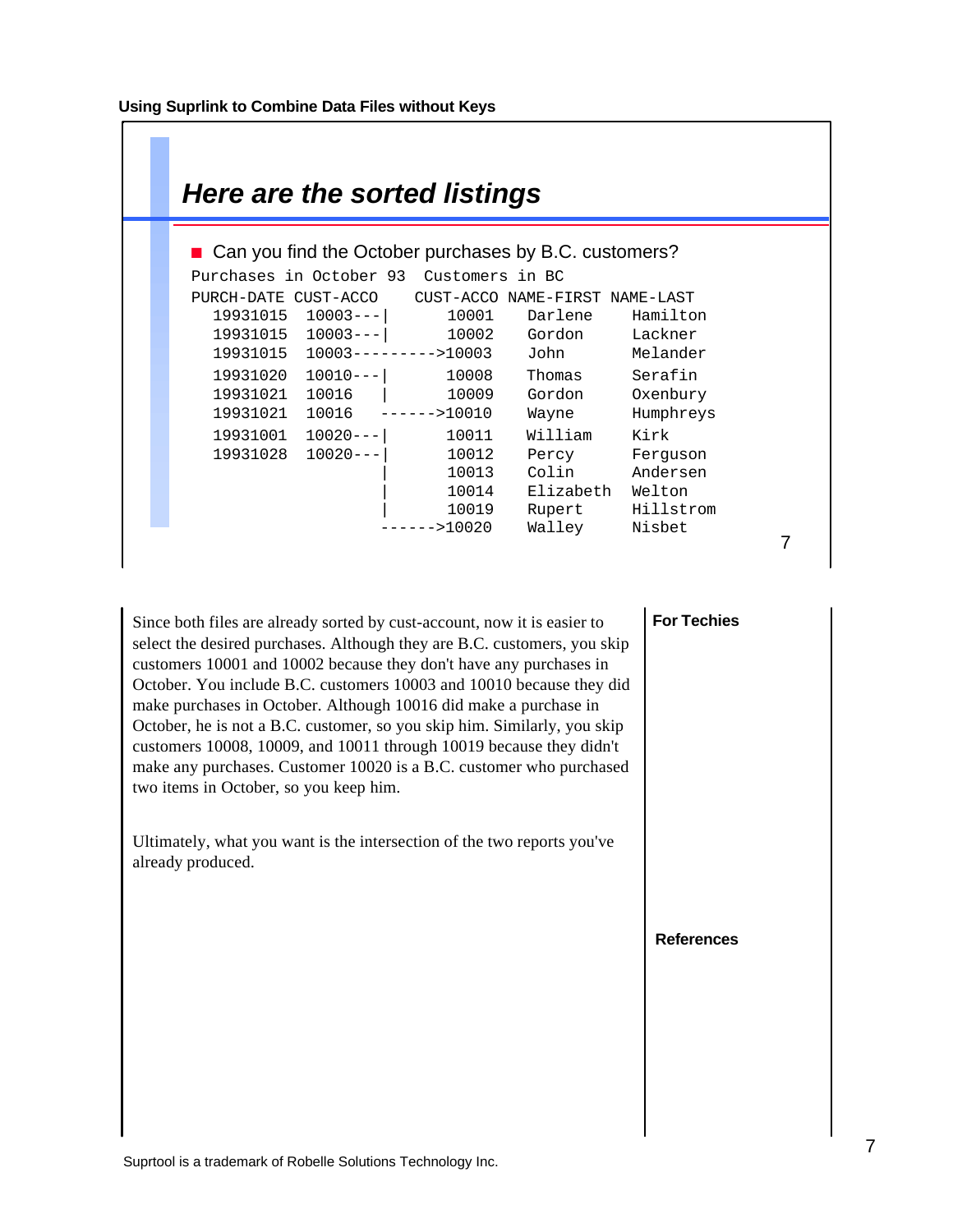

Still, this report is not all it could be. You can see who made the purchases, but not what they actually bought. In retrospect, you should have also extracted product-no from the sales dataset. What's the solution? You need to think about what data you want to collect, and how you want to display it in your report before you get the data and write the report.

## **For Techies**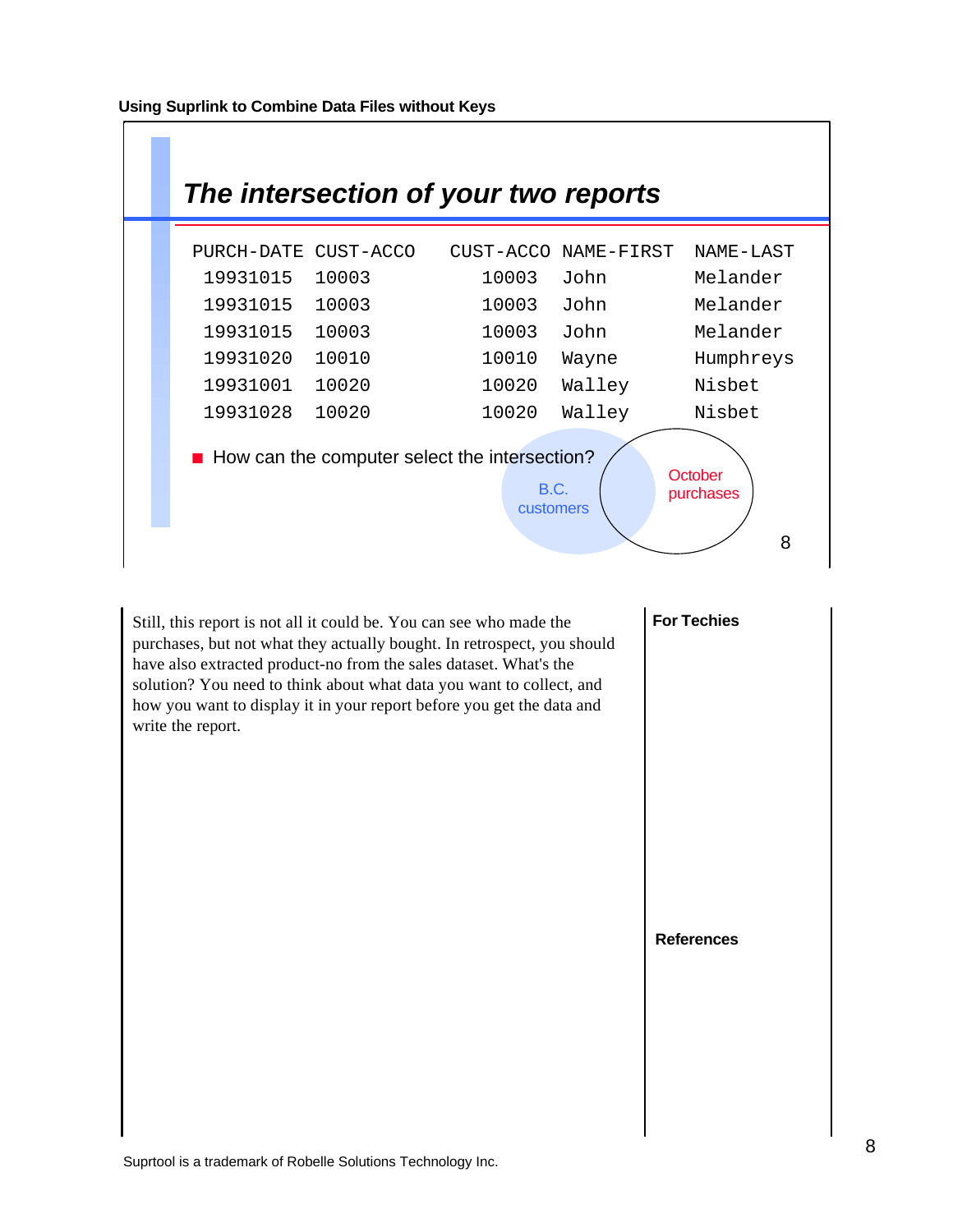

Once you've decided what data you need to display, Suprlink can be a big help to you. Suprlink is Suprtool's answer to your question: how do I combine data that is spread across many files?

The best way to understand Suprlink is to examine the process of writing a report. Eventually, you will write the report program in COBOL, RPG, PowerHouse or some other language. But before you can generate a report, the individual records must be collected. Imagine that instead of hunting all over the database with DBFIND and DBGET to collect individual records, you only have to read a sorted disc file with a big record that contains all the required data fields.

**References** If you want this file to produce a sales report, it should contain records of sales transactions plus customer information. It would be sorted by customer number and by date. Then your report program would read the records, check for level breaks, and finally format and print the records.

### **For Techies**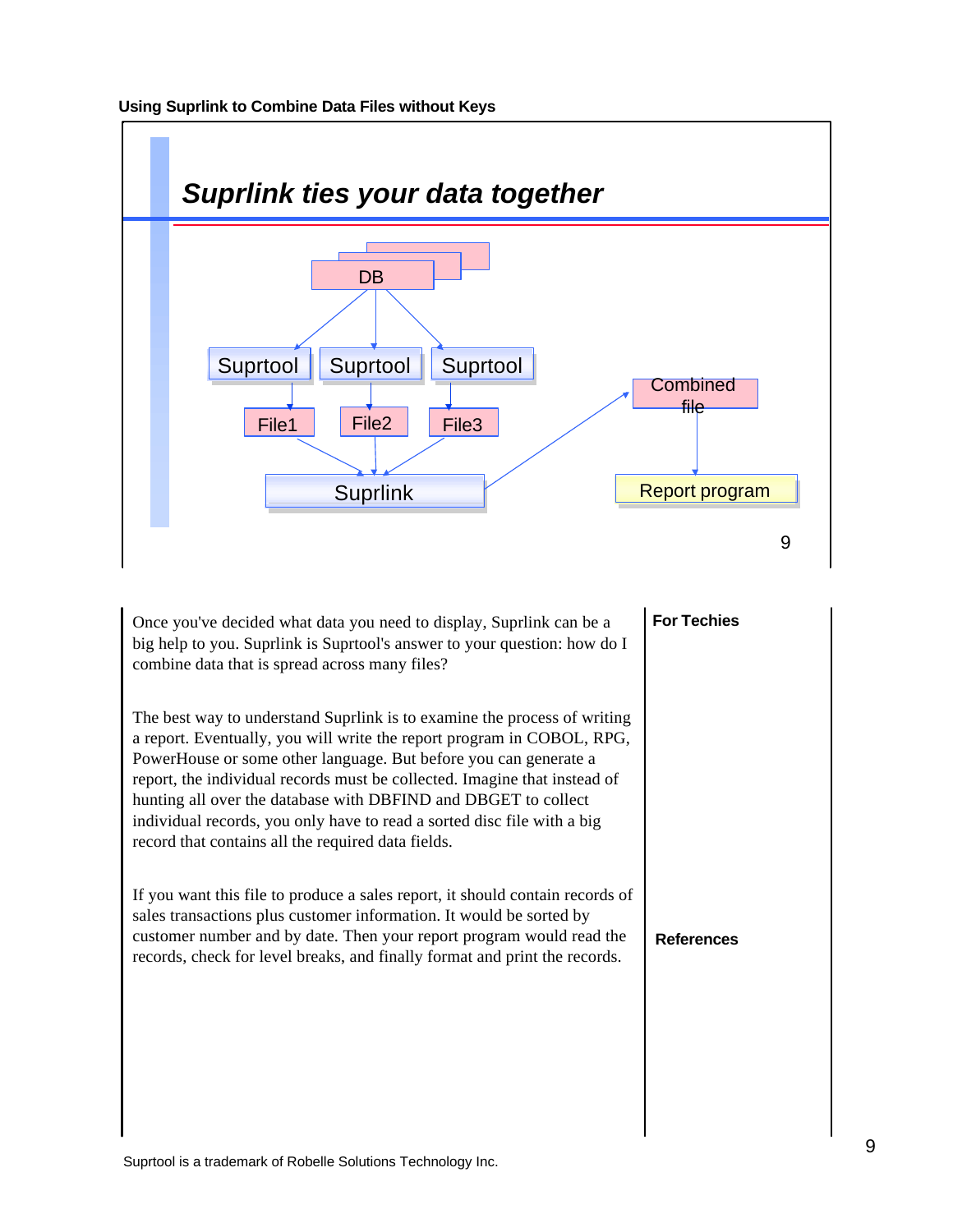

With a few exceptions, the commands in this example are similar to those used to produce the purchase listing. This time, you are not only extracting the product-no field, but also the cust-account field. Custaccount is needed as a sort key for a later part of this report writing process. Instead of using the List command, use the Output command with the Link option to create a self-describing (SD) file. The structure of your intermediate SD file would look like this:

**References** >**listftemp tempsale,2** ACCOUNT= ROBELLE GROUP= DEMO FILENAME CODE --------LOGICAL RECORD------ ----SPACE---- SIZE TYP EOF LIMIT R/B SECTORS X MX TEMPSALE SD 20B FA 7 7 64 16 1 1 (TEMP)

**For Techies**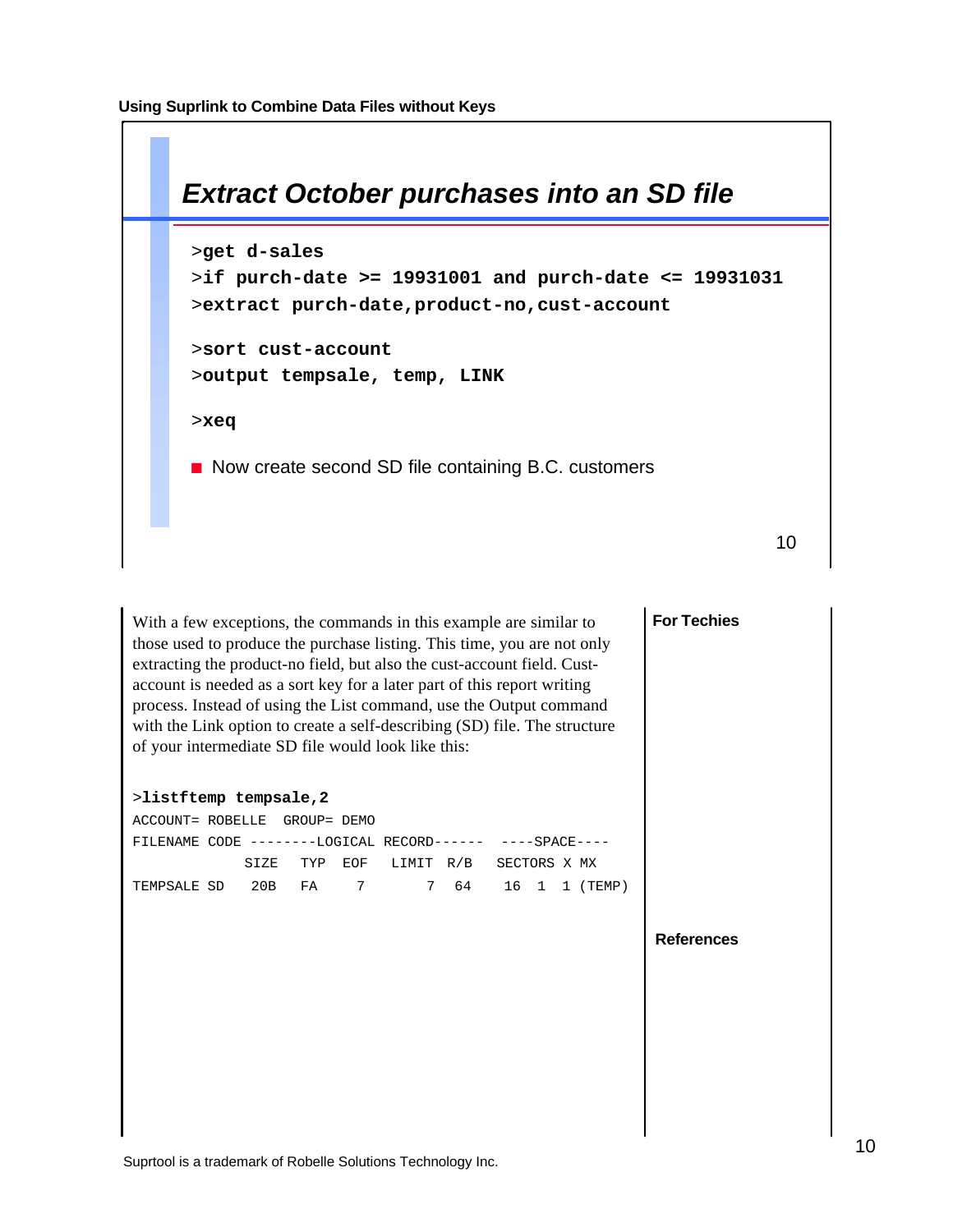**Using Suprlink to Combine Data Files without Keys**



October purchases.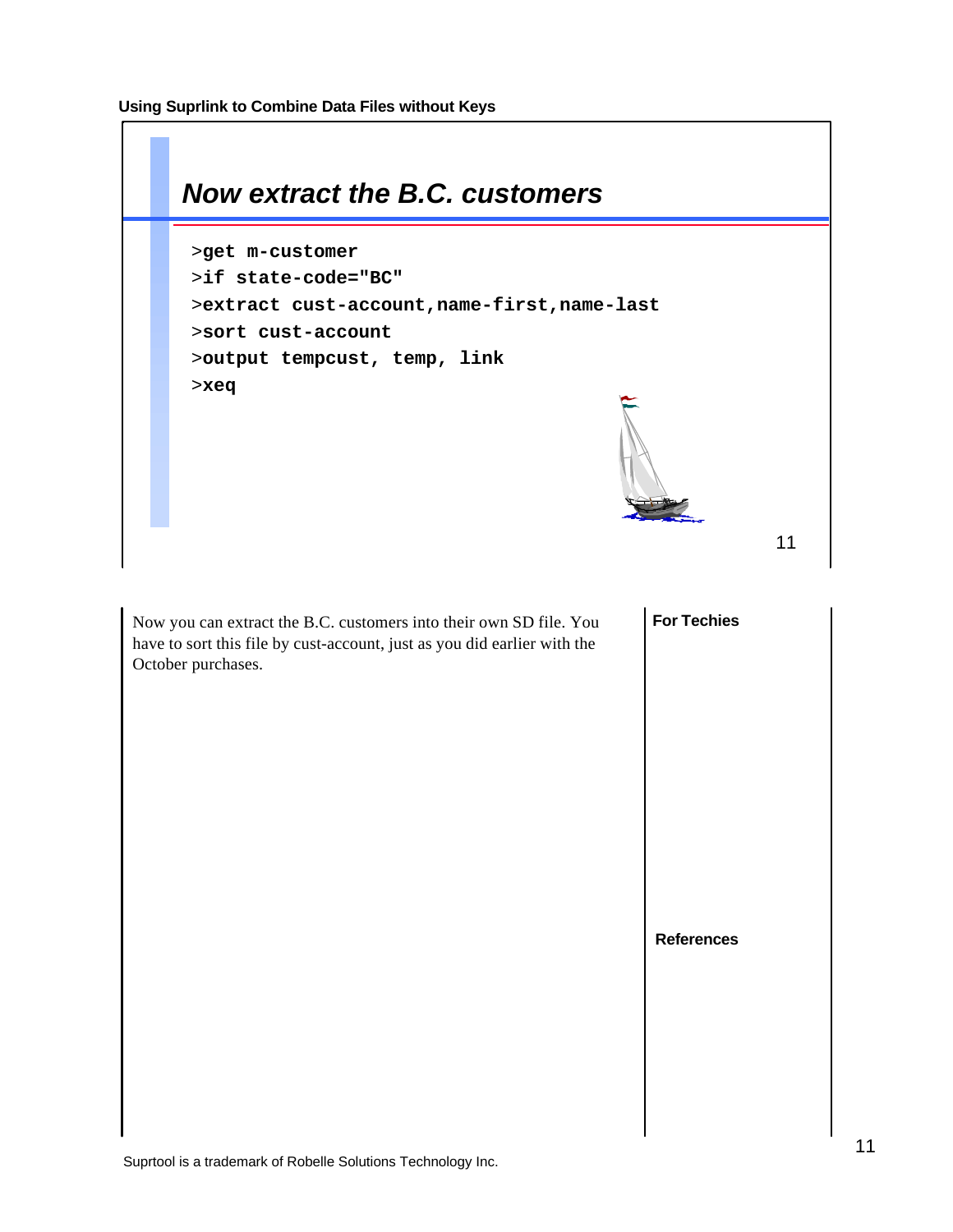| <b>Final Step: Link the two SD files together</b>                                       |           |                                   |                      |           |  |  |
|-----------------------------------------------------------------------------------------|-----------|-----------------------------------|----------------------|-----------|--|--|
| >link input tempsale<br>>link link tempcust<br>>link output tempfile, temp<br>>link xeq |           |                                   |                      |           |  |  |
|                                                                                         |           | October Purchases by BC Customers |                      |           |  |  |
| PURCH-DATE                                                                              | PRODUCT-N | CUST-ACCO                         | NAME-FIRST NAME-LAST |           |  |  |
| 19931015                                                                                | 50511501  | 10003                             | ٦ohn                 | Melander  |  |  |
| 19931015                                                                                | 50512501  | 10003                             | John                 | Melander  |  |  |
| 19931015                                                                                | 50513001  | 10003                             | ٦ohn                 | Melander  |  |  |
| 19931020                                                                                | 50533001  | 10010                             | Wayne                | Humphreys |  |  |
| 19931001                                                                                | 50511501  | 10020                             | Walley               | Nisbet    |  |  |
| 19931028                                                                                | 50512501  | 10020                             | Walley               | Nisbet    |  |  |

**For Techies References** You can either run Suprlink on its own, or use it from within Suprtool, as in the example above. To run Suprlink, you use :Run Suprlink.Pub.Robelle and then use Suprlink commands. To work within Suprtool, you precede each Suprlink command with the word Link. Once you have the final data in a temporary file, you can produce the above listing with these three Suprtool commands: >**input tempfile** >**list standard,title "October Purchases by BC Customers"** >**xeq** In summary, you did two Suprtool extracts into temporary SD files, linked the two SD files into a single combined file with Suprlink, and printed the final file. You did not have to tell Suprlink what was in the SD files or how it was sorted because Suprlink automatically figures out the structure of SD files. Suprtool purges your intermediate temporary files when your job logs off. If you need an end-user report, you can feed Tempfile into a report writer and format it to your requirements. In fact, if you use Quiz as your report writer, you can feed the Suprlink output directly into a Quiz subfile. See the *Suprtool User Manual* for details. How you access Suprlink makes no difference to performance.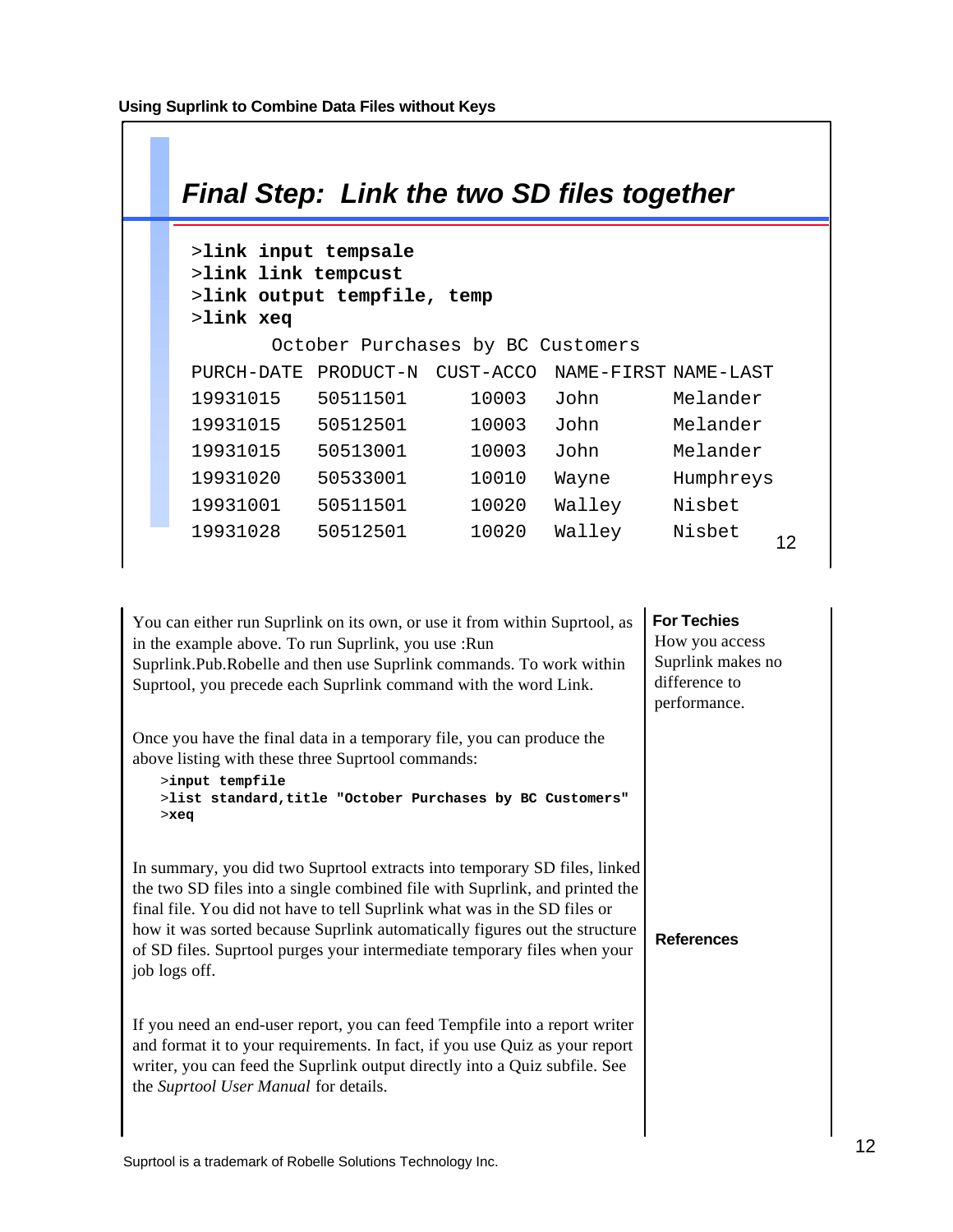# *A review of the entire Suprlink task*



```
\blacksquare Here are the commands for all three steps of the Link task:
  >base store.demo.robelle,5,READER
  >comment Get purchases during October,Output to Tempsale
  >get d-sales
  >if purch-date>=19931001 and purch-date<=19931031
  >extract purch-date,product-no,cust-account
  >sort cust-account
  >output tempsale, temp, LINK
  >xeq
  >comment Get customers in BC, Output to Tempcust
  >get m-customer
  >if state-code="BC"
  >extract cust-account,name-first,name-last
  >sort cust-account
  >output tempcust, temp, LINK
  >xeq
  >comment Link Tempsale + Tempcust, Output to Tempfile
  >link input tempsale
  >link link tempcust
  >link output tempfile, temp
  >link xeq
  >comment Print a simple listing of Tempfile
  >input tempfile
  >list standard,title "October Purchases by BC Customers"
  >xeq
File: TEMPFILE.DEMO.ROBELLE (SD Version B.00.00)
  Entry: Offset
    PURCH-DATE 12 1
     PRODUCT-NO Z8 5
    CUST-ACCOUNT Z8 13 <<Sort 1 >>
    NAME-FIRST X10 21
    NAME-LAST X16 31
  Limit: 7 EOF: 5 Entry Length: 46 Blocking: 89
```
**Notairm** Suprlink takes the fields of the input file, then appends the fields of the link file(s), dropping any duplicate key fields (E.g., cust-account). You can partially control the order of the fields in the output file by altering the sequence in which Suprtool extracts the fields.  $\ddot{\phantom{1}}$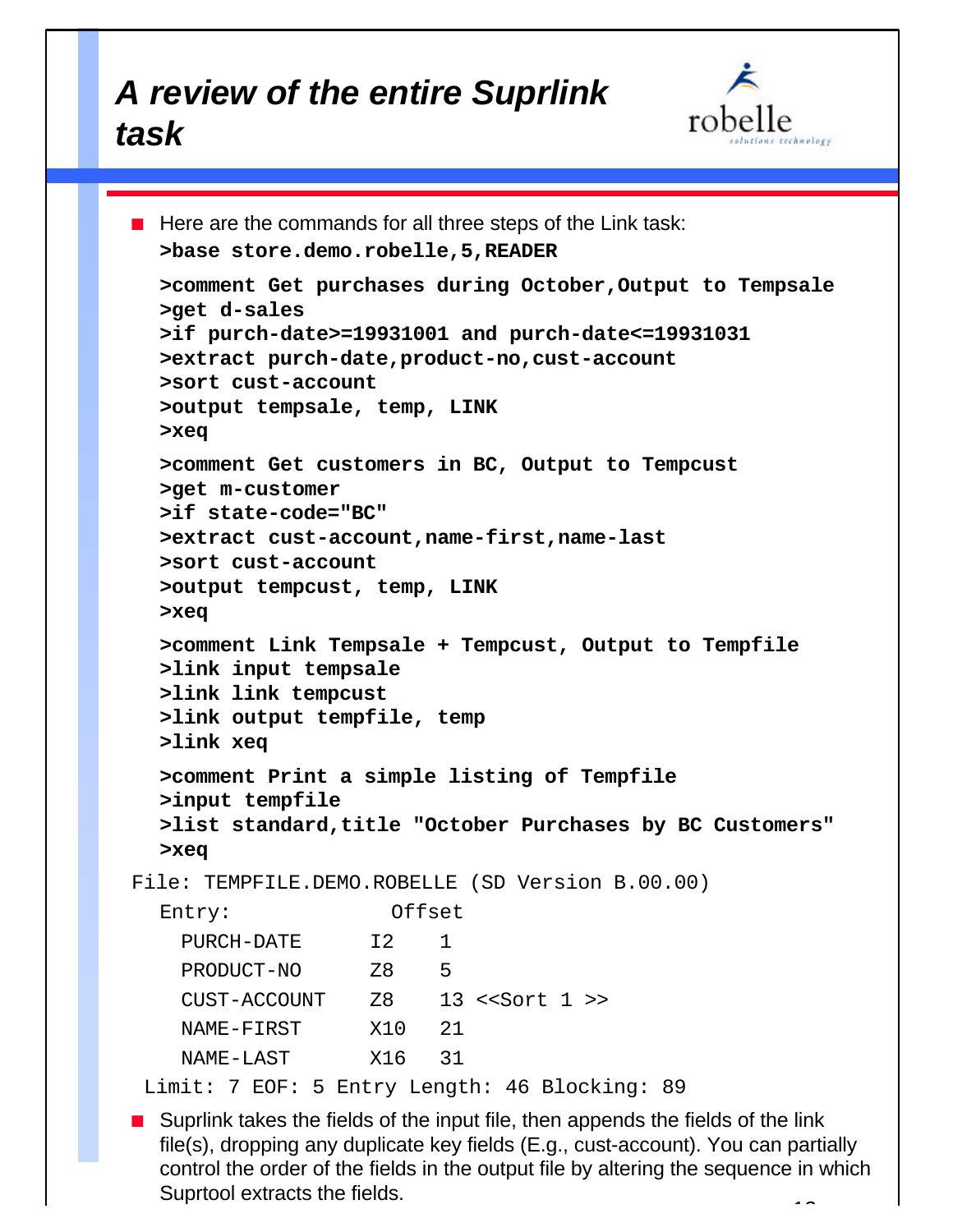| What happens if we reverse the linking<br>order?            |            |           |           |
|-------------------------------------------------------------|------------|-----------|-----------|
| ■ What if we link Tempsale to Tempcust?                     |            |           |           |
| >link input tempcust                                        |            |           |           |
| >link link tempsale<br>>link output treverse, temp          |            |           |           |
| >link xeq                                                   |            |           |           |
| Apr 11, 1995 14:43 October Purchases by BC Customers Page 1 |            |           |           |
| CUST-ACCO                                                   | NAME-FIRST |           | NAME-LAST |
|                                                             | PURCH-DATE |           | PRODUCT-N |
| 10003                                                       | John       | Melander  | 19931015  |
| 50511501                                                    |            |           |           |
| 10010<br>50533001                                           | Wayne      | Humphreys | 19931020  |
| 10020<br>50511501                                           | Walley     | Nisbet    | 19931001  |

**For Techies References** When you use Suprlink, you have to decide which file is the primary input file. The Suprlink output file cannot have more records than the primary input file. If you are interested in transaction detail, you should select the transaction file as the input file. Since a customer usually has more than one transaction, in this case you link customer information into the transaction record, not vice versa. As this example shows, if you start with one of the master files as your primary input file, you will have a smaller output file than the previous example. The Treverse file contains only three records, while the Tempfile in the last example contained six records. In fact, in such cases you end up with at most one record per master record, and each of these records is the *first* matching transaction record that Suprlink encountered.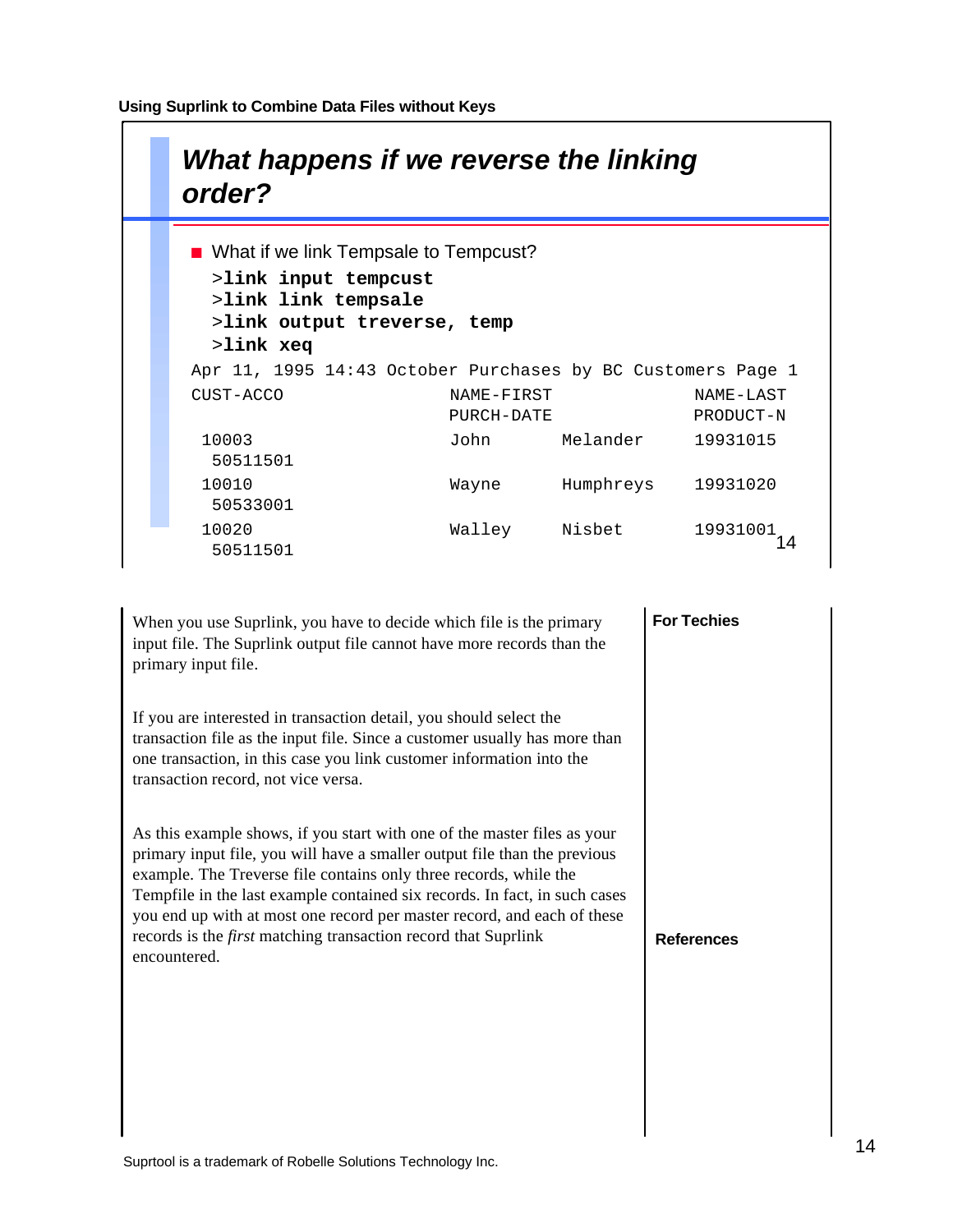

| Starting with the existing Tempfile, produce a new output file that<br>includes the product description for each purchase. Perhaps the report is<br>for a user in the merchandising department.                             | <b>For Techies</b> |
|-----------------------------------------------------------------------------------------------------------------------------------------------------------------------------------------------------------------------------|--------------------|
| Think about how many steps it will take, and whether you will need an<br>intermediate temporary file? The final report should probably be sorted<br>by product-no, since you are asking for additional product information. |                    |
| Write out the commands to solve the problem. The solution is on the<br>next page.                                                                                                                                           |                    |
|                                                                                                                                                                                                                             | <b>References</b>  |
|                                                                                                                                                                                                                             |                    |
|                                                                                                                                                                                                                             |                    |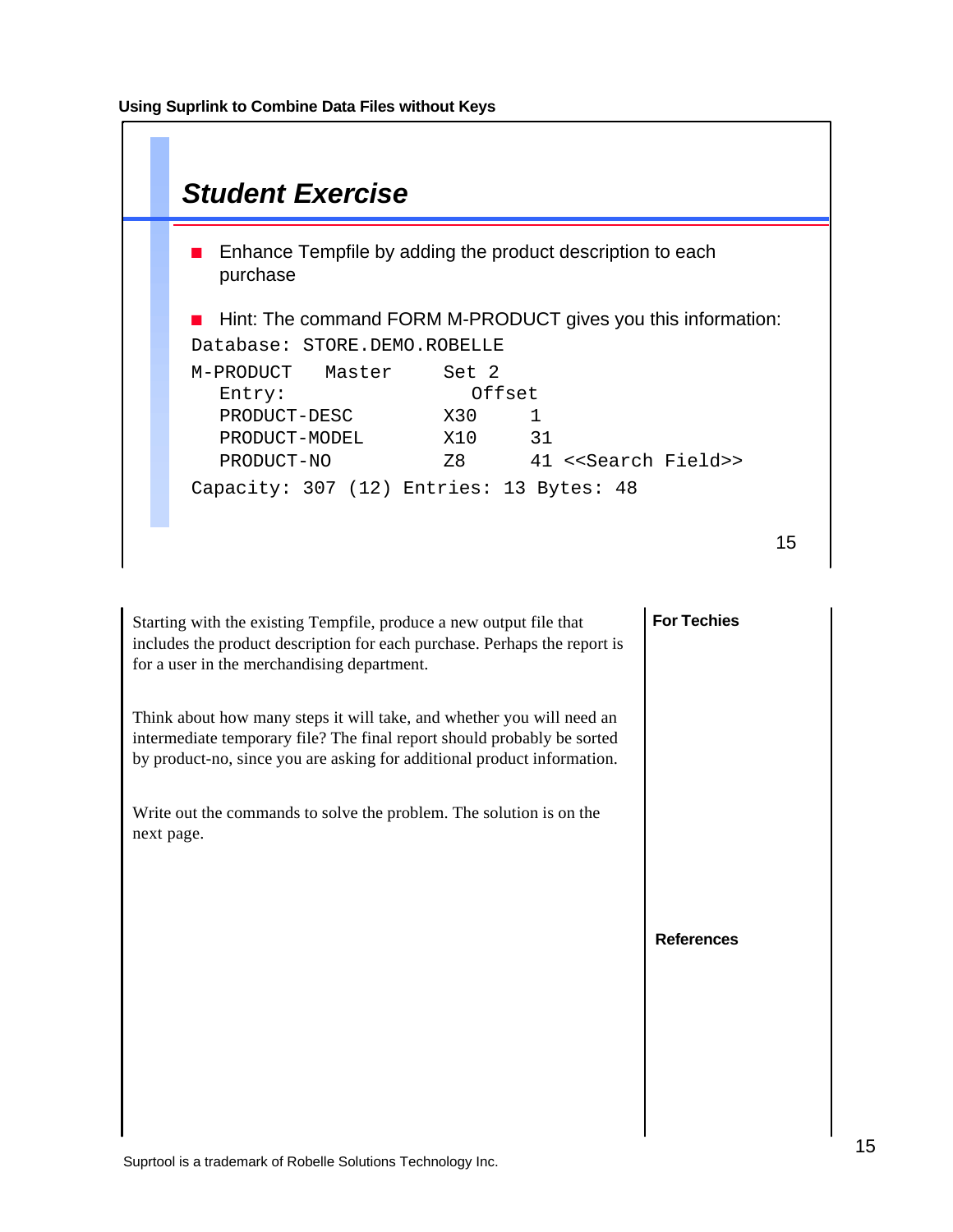

## *Solution to Student Exercise*

 $\blacksquare$  If we want to link in the product-desc, we need to extract it from the m-product dataset, along with the product-no. The product-no is our key field for linking into the next file. >**get m-product** >**extract product-no,product-desc** >**sort product-no** >**output tempprod, temp,link** >**xeq**  $\blacksquare$  If you want to link the product-desc to Tempfile, you need to re-sort the Tempfile by product-no because it is the key for product information. >**input tempfile** >**sort product-no** >**output =input {sort back into the same file!}** >**xeq** ■ Now you can use Suprlink to link Tempprod to Tempfile, producing Temptest. >**link input tempfile >link link tempprod** >link output temptest, temp **>link xeq**  $\blacksquare$  Now you have the final data in Temptest, which you can print with the Suprtool List command: >**input temptest >list standard,title "Solution to Student Exercise" >xeq** Apr 11, 1995 15:31 Solution to Student Exercise Theory Page 1 PURCH-DATE PRODUCT- CUST- NAME-FIR NAME-LAST PRODUCT-DESC 19931015 50511501 10003 John Melander 3/8" Var Sp. Drill 19931001 50511501 10020 Walley Nisbet 3/8" Var Sp. Drill 19931015 50512501 10003 John Melander 8 1/4" Circ. Saw 19931028 50512501 10020 Walley Nisbet 8 1/4" Circ. Saw 19931015 50513001 10003 John Melander 1" Jigsaw 19931020 50533001 10010 Wayne Humphreys Skil Var Sp. Saw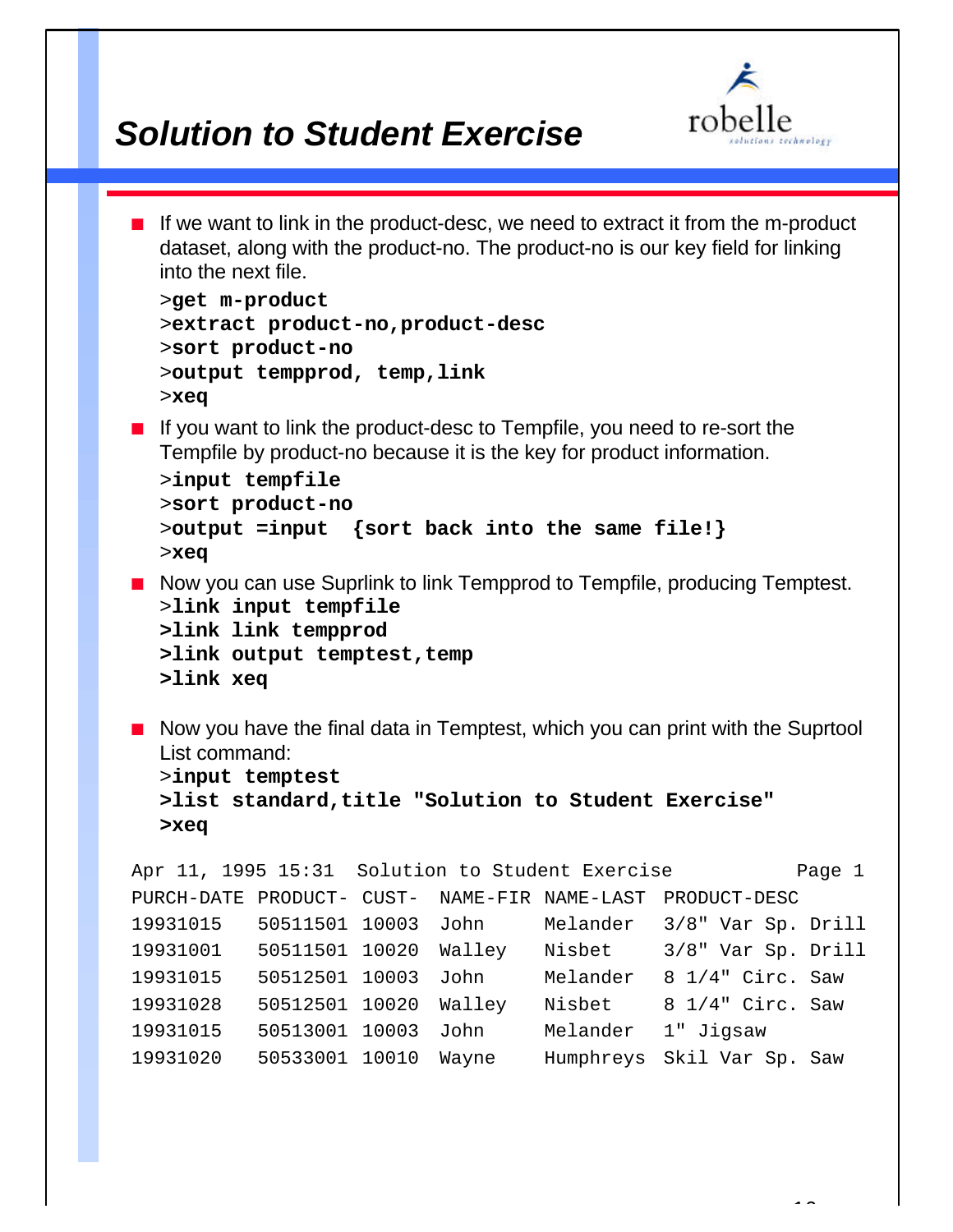

| What if there is no matching entry for your sort keys?                                                                                                                                                                                                                                                                                                                                                                                                                                                                  | <b>For Techies</b> |
|-------------------------------------------------------------------------------------------------------------------------------------------------------------------------------------------------------------------------------------------------------------------------------------------------------------------------------------------------------------------------------------------------------------------------------------------------------------------------------------------------------------------------|--------------------|
| Suppose that in the previous example there was no matching entry for<br>product description. This could happen through data entry error or<br>because you are linking in a field that is optional, such as "special<br>instructions". By default, Suprlink drops the input record if it doesn't find<br>a match in the link file. You can override the default by adding the<br>Optional keyword to the Link command. Then, if a match is not found,<br>Suprlink initializes the link record fields to blanks or zeros. |                    |
| In our previous example, some sales records would not have been<br>included in the final output file if they didn't have a matching product<br>description record. By using the Optional keyword, Suprlink includes<br>every sales record even if it doesn't have a product description.                                                                                                                                                                                                                                | <b>References</b>  |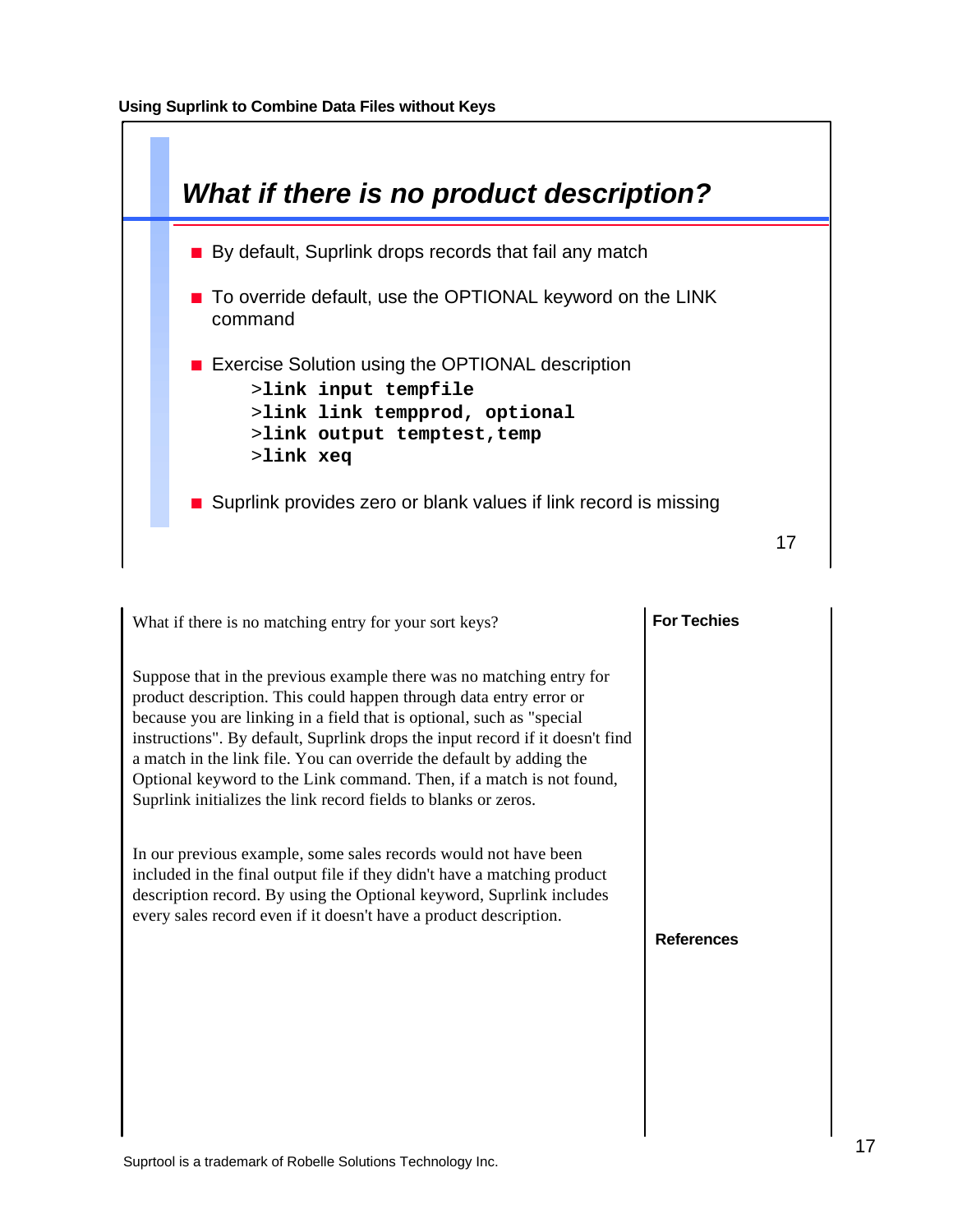

| If you append a dummy field with a known constant when you extract the<br>optional fields, you can track the links that fail. The final link records that<br>found a match will have a known value in the dummy field. The final link<br>records that failed to link will also have the dummy field, but its value will<br>be blanks (or zero for a binary field).                                                           | <b>For Techies</b> |
|------------------------------------------------------------------------------------------------------------------------------------------------------------------------------------------------------------------------------------------------------------------------------------------------------------------------------------------------------------------------------------------------------------------------------|--------------------|
| If you look at the file later, the dummy field makes it easy to distinguish<br>the links that failed from the links that worked, especially if blanks are a<br>valid value for the other extracted fields.<br>>input tfinal<br>{did not find a match}<br>$>\mathbf{if}$ flag <> "xx"<br>>extract product-no, cust-account, name-last, purch-date<br>>list standard, title "Purchases without a valid description"<br>$>$ xeq |                    |
|                                                                                                                                                                                                                                                                                                                                                                                                                              | <b>References</b>  |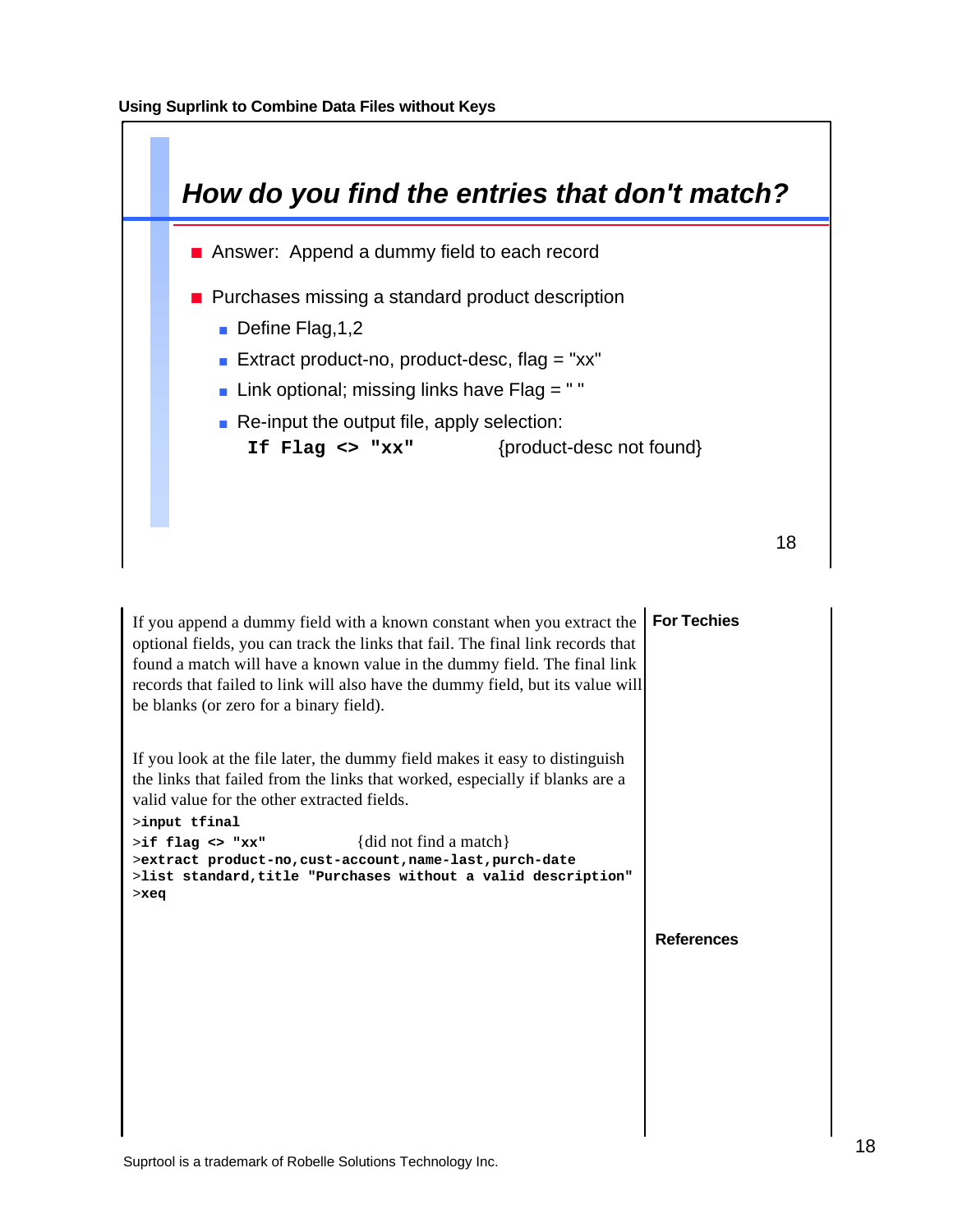

| Reports frequently need information from more than just two datasets.<br>For example, if you want a list of all the customers who have purchased<br>a drill, you must look in three datasets:<br>1. m-customer dataset contains customer name and address<br>2. m-product dataset tells us if product is "drill" type<br>3. d-sales dataset tells us who bought what | <b>For Techies</b> |
|----------------------------------------------------------------------------------------------------------------------------------------------------------------------------------------------------------------------------------------------------------------------------------------------------------------------------------------------------------------------|--------------------|
| In the sample database, the only way to select drills is to pattern-match<br>on the description field to see if it contains the word "Drill".<br>>if product-desc == "@Drill@"<br>You sort all the d-sales entries by product number and by customer<br>account. Then you can use the Duplicate command to discard multiple                                          |                    |
| purchases of the same drill by the same customer.<br>>sort product-no; sort cust-account<br>>duplicate none keys                                                                                                                                                                                                                                                     | <b>References</b>  |
| After you get a list of drill purchases, re-sort them by the customer<br>account number so that you can link in the customer information.                                                                                                                                                                                                                            |                    |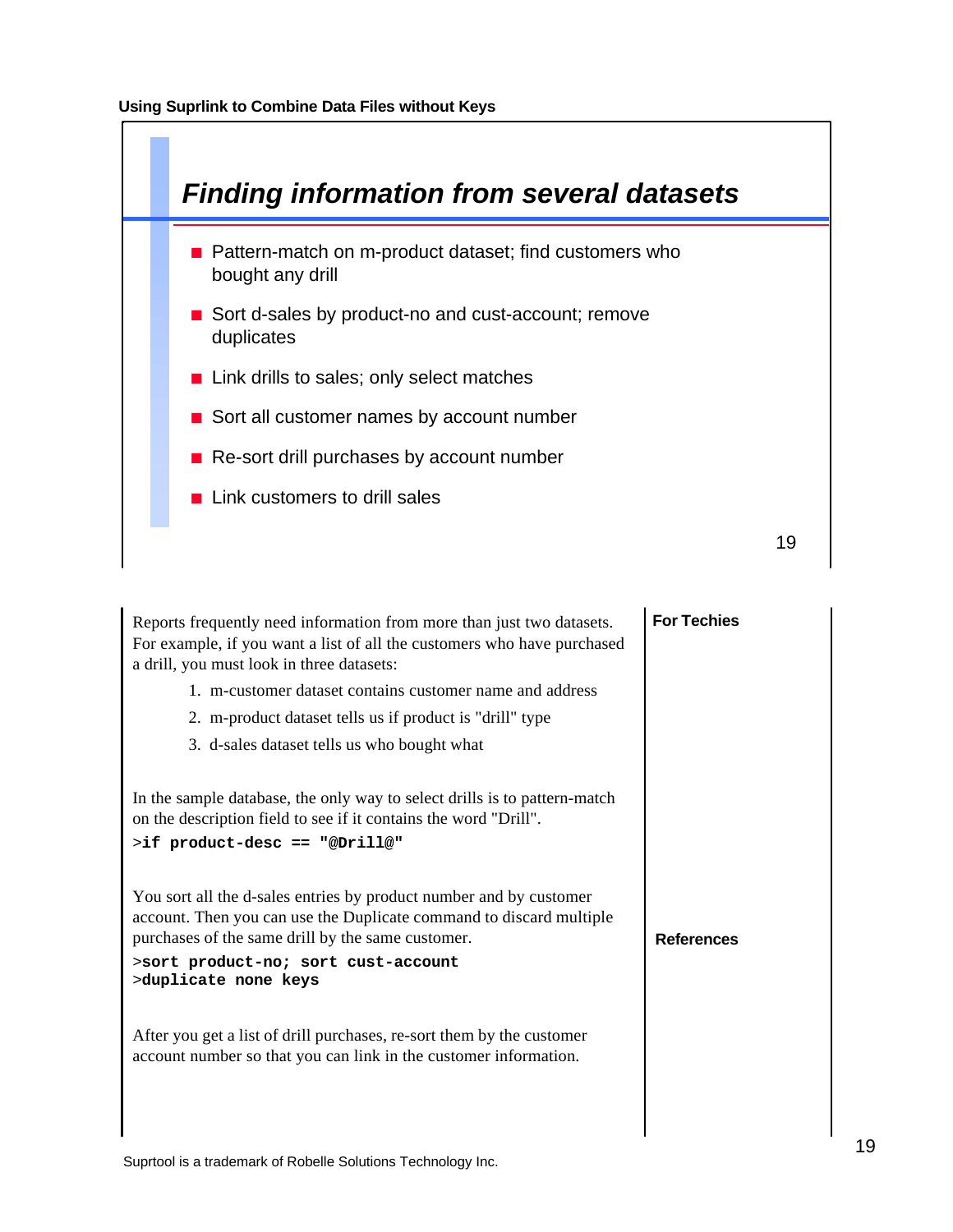# *Link from m-product to m-customer through d-sales*

customer number.



```
■ Here is the complete Suprtool/Suprlink task to find all customers who have bought any
   drill product.
■ Pattern-match on m-product dataset
   >get m-product
   >if product-desc == "@Drill@"
   >extract product-no,product-desc
   >sort product-no
   >output tdrills, temp,link
   >xeq
■ Sort d-sales by product-no and cust-account; remove duplicates
   >get d-sales
   >sort product-no
   >sort cust-account
   >extract product-no,cust-account
   >duplicate none keys
   >output tsales, temp,link
   >xeq
\blacksquare Link drills to sales; select only matches
   >link input tsales
   >link link tdrills
   >link output tdrsales,temp
   >link xeq
\blacksquare Sort all customer names by account number
   >get m-customer
   >extract cust-account,name-last
   >sort cust-account
   >output tcust, temp,link
   >xeq
■ Re-sort drill purchases by account number
   >input tdrsales
   >sort cust-account
   >output =input
   >xeq
\blacksquare Link customers to drill purchases
   >link input tdrsales
   >link link tcust
   >link output tfinal,temp
   >link xeq
n Now you have a file, Tfinal, that contains a list of customers who have purchased a
   drill product. It includes the customer last name, the product purchased, and the
```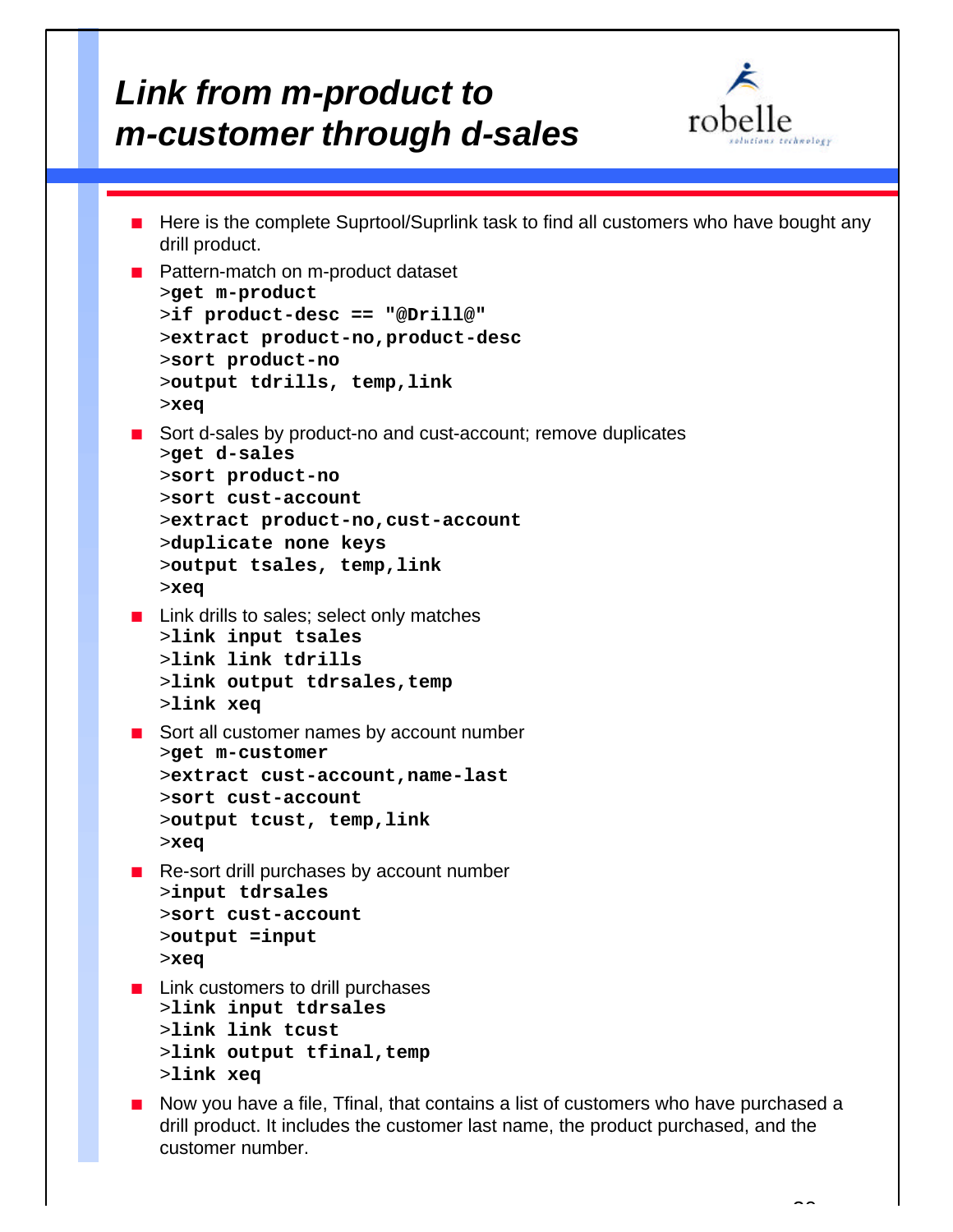

| Now you know that Suprtool creates a self-describing (SD) file when<br>you use the Link option with the Output command. Suprlink only<br>accepts SD files as input, so they are important. SD files also work well<br>as archive files. An SD file is a standard MPE disc file with any record<br>size and format, but with a special filecode and a mini-dictionary stored<br>in some user labels. The mini-dictionary describes the name, size, type<br>and position of all the fields in the SD file data record. | <b>For Techies</b> |  |
|----------------------------------------------------------------------------------------------------------------------------------------------------------------------------------------------------------------------------------------------------------------------------------------------------------------------------------------------------------------------------------------------------------------------------------------------------------------------------------------------------------------------|--------------------|--|
| Suprtool can create and understand two flavors of SD file: Query and<br>Link.                                                                                                                                                                                                                                                                                                                                                                                                                                        |                    |  |
| The Query-type SD files have been in Suprtool for years and follow a<br>standard format that was invented by HP. This format retains the record's<br>field names and data-types in some user labels.                                                                                                                                                                                                                                                                                                                 | <b>References</b>  |  |
| The Link-type SD files are enhanced versions of the Query-type files<br>and are recent additions to Suprtool. The enhanced user label format for<br>Link-type SD files was developed by Robelle. It stores sort keys,<br>compound items, and other information. Robelle has published the Link-<br>type SD format as a standard that vendors can use.                                                                                                                                                                |                    |  |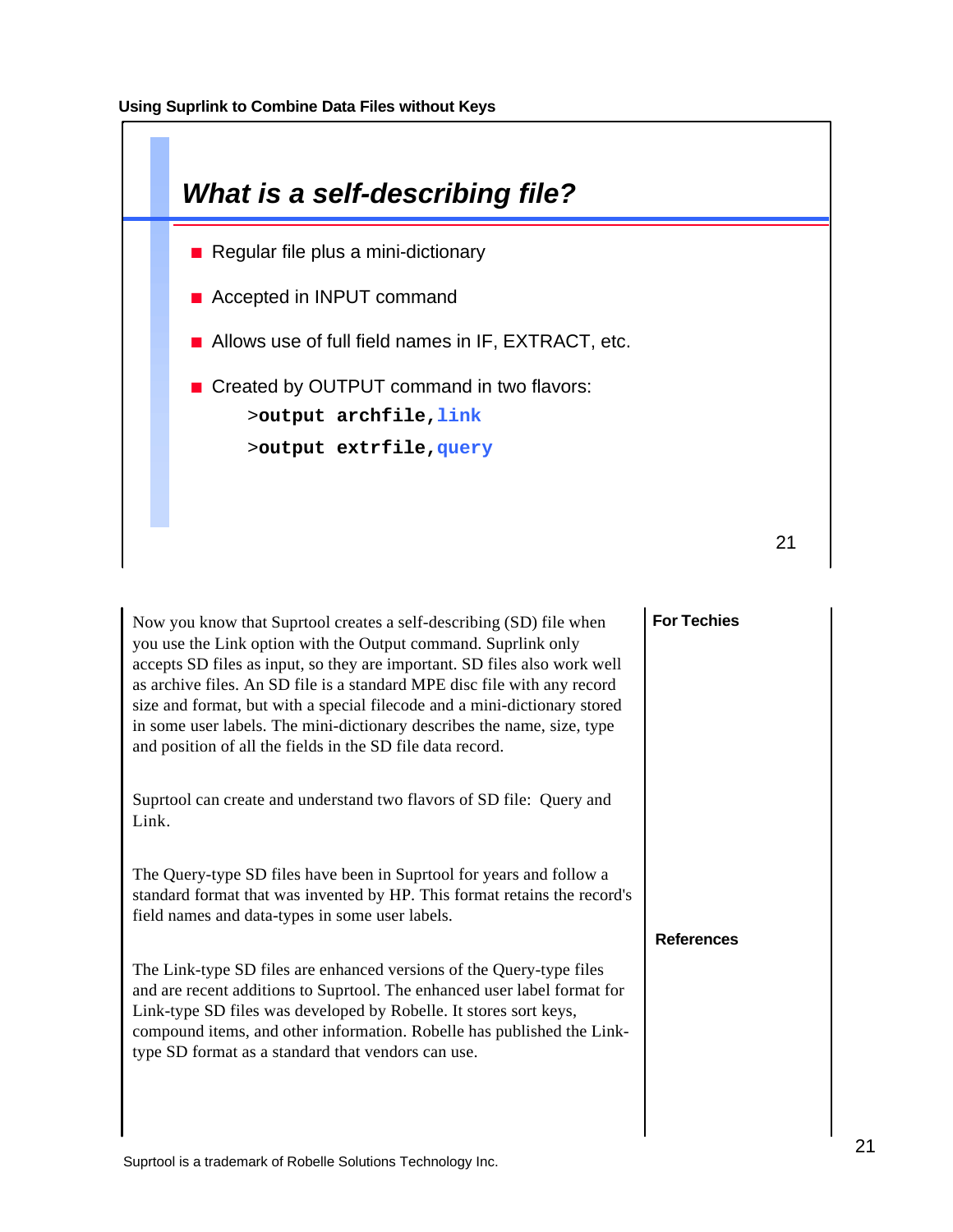| SD files have a record structure                                                                                                                                |
|-----------------------------------------------------------------------------------------------------------------------------------------------------------------|
| >get m-customer<br>$>$ if custstatus = 10,20<br>>extract custnumber, custname, custstatus<br>>output mysdfile,link<br>$>$ xeq                                   |
| {this file now has structure!}<br>>form mysdfile<br>>input mysdfile<br>>if custstatus = "10"<br>>sort custname<br>>extract custnumber<br>>list standard<br>>xeq |
| 22                                                                                                                                                              |

| By applying the Form command against an SD file, you can see for<br>yourself that SD files have a record structure. In this example, you want<br>the account number, name, and status of the customer records that<br>contain 10 or 20 in the status field. You write these selected and<br>reformatted records to a Link-type SD file, which, of course, was newly<br>created when you specified the Link option. | <b>For Techies</b> |
|--------------------------------------------------------------------------------------------------------------------------------------------------------------------------------------------------------------------------------------------------------------------------------------------------------------------------------------------------------------------------------------------------------------------|--------------------|
| When you use the Form command against this new file, Suprtool sees<br>that it is an SD file and prints the record structure in the same format as<br>TurboIMAGE datasets.                                                                                                                                                                                                                                          |                    |
| When you use the Input command against an SD file, Suprtool sees the<br>mini-dictionary, and can recognize each field name and type. Once<br>Suprtool knows the record structure, you can use the field names in your<br>commands (E.g., If, Extract and Sort).                                                                                                                                                    | <b>References</b>  |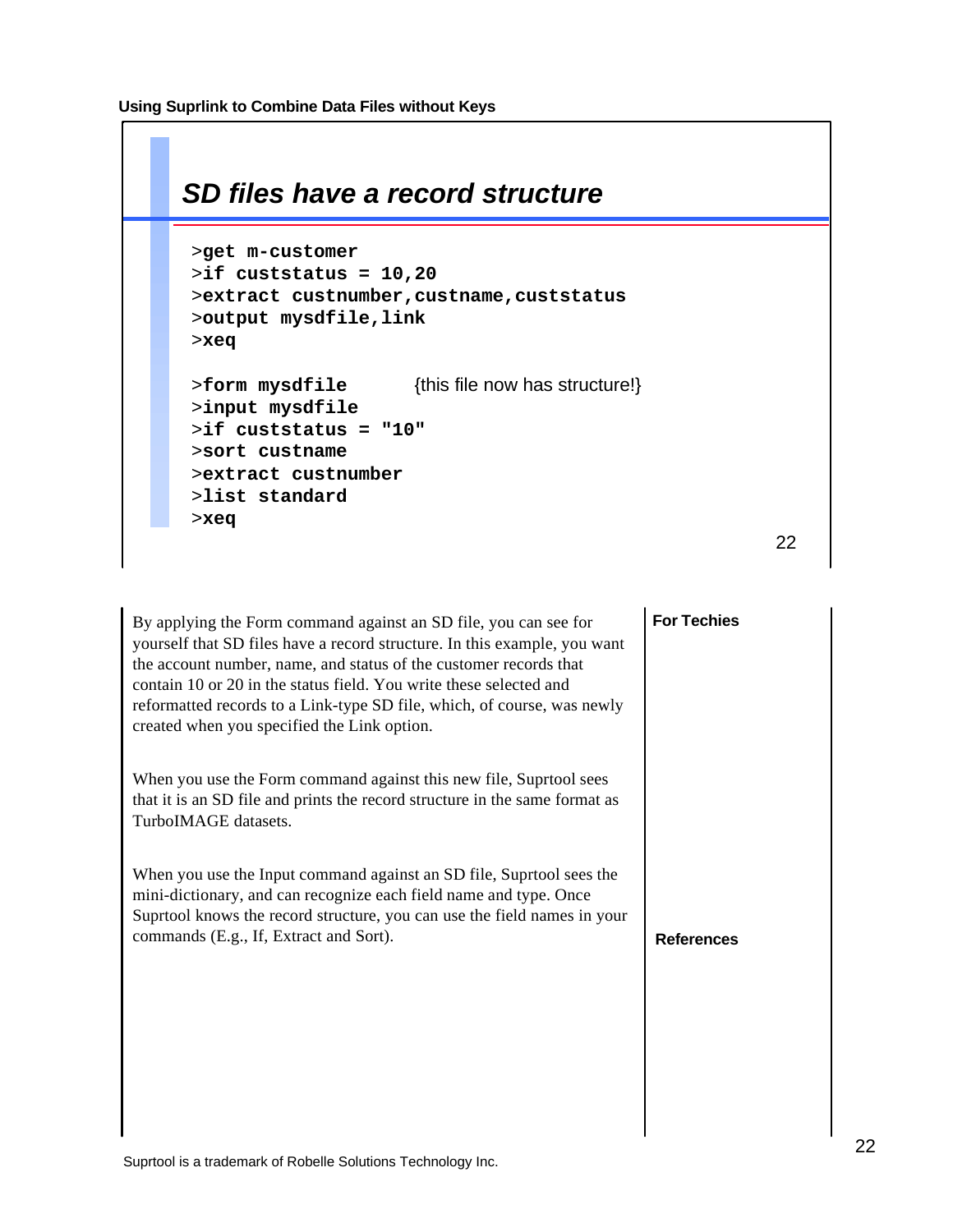

Suprlink needs enough disc space to invert a large amount of your database, and then link it into an output file. Although all of the Suprlink files can be job temporary, you still need enough disc space for the original database, the final output file, the primary input file, each of the link files, and hidden Sortscr files (you can use Numrecs to reduce their size). Remember, you are trading disc space for speed.

In order to link the extract files, they must be sorted by the same keyfield. In some cases, the time needed for sorting will be more than the time saved by not having to randomly search through the base.

### **For Techies**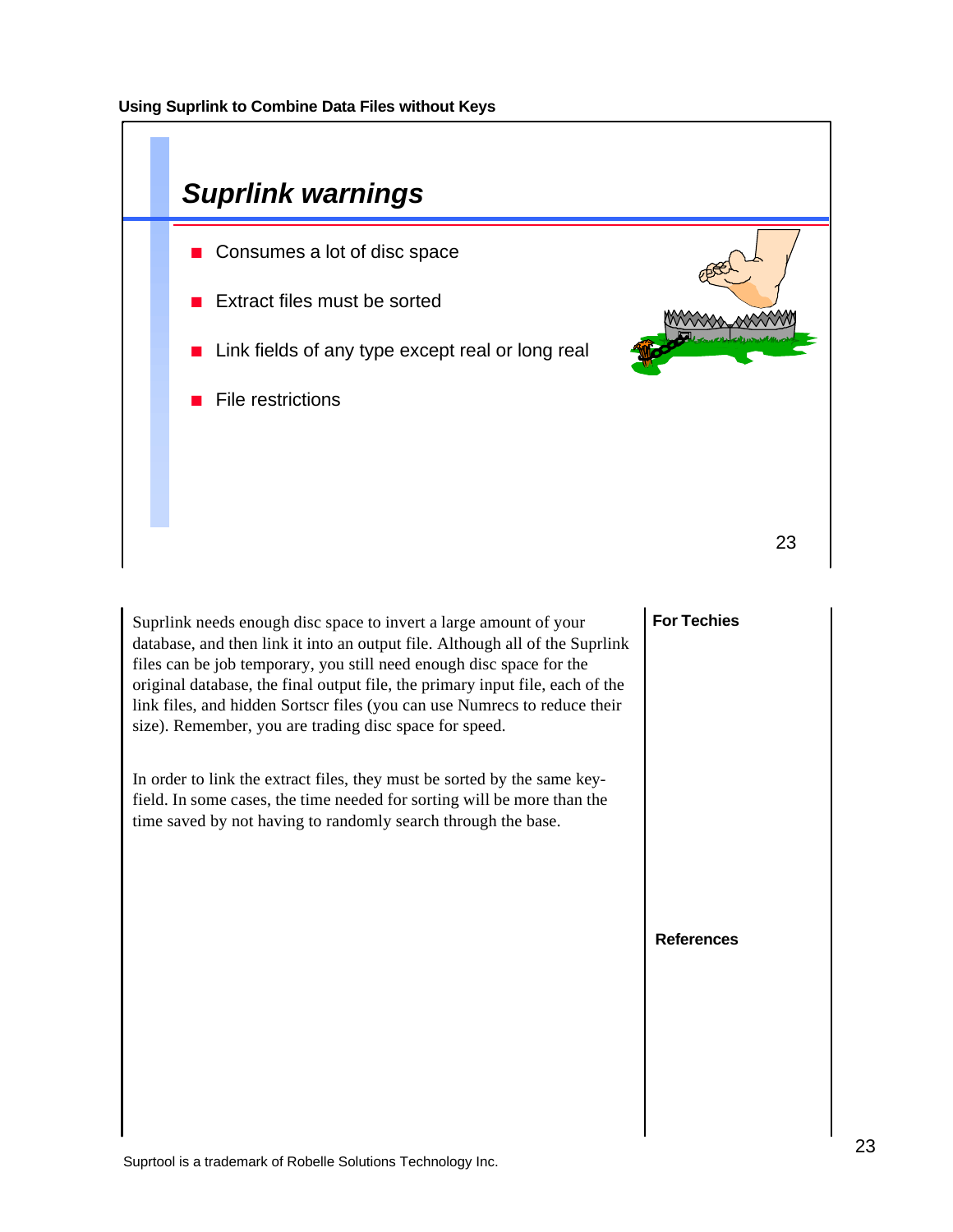| <b>File restrictions</b>     |            |                |             |
|------------------------------|------------|----------------|-------------|
|                              |            |                |             |
| Maximum                      | Input file | Link files     | Output file |
| No. of files                 | 1          | $\overline{7}$ | 1           |
| No. of fields                | 255        | 255            | 1023        |
| Record size<br>(words)       | 2048       | 2048           | 4096        |
| <b>Block size</b><br>(words) | 4096       | 2048           | 4096        |

The input file is the only file that should have multiple records with the same key values. The linking is many-to-one, not many-to-many. Therefore, if a link file has multiple records with the same sort key value, only the *first* one that matches will be linked to the current input record. Another way of saying this is you can never have more output records than input file records. Remember, you still have to do the thinking and planning for Suprlink.

**For Techies**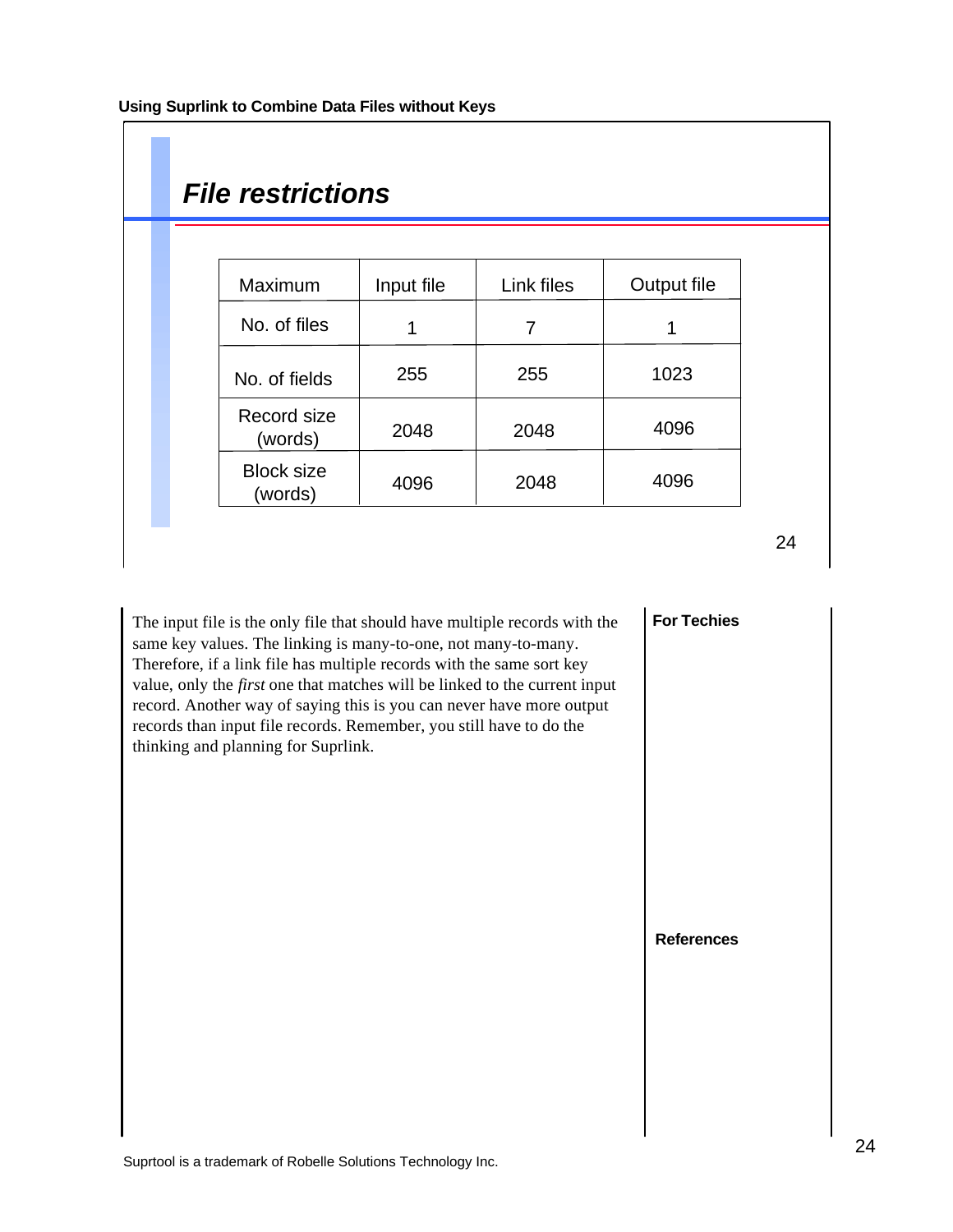

| The sort/merge method uses a lot of sorts. On the HP 3000, sort time<br>increases dramatically for large records and large datasets. You will need<br>to think about when it is best to re-sort data for Suprlink.                                                                                                                                                                                                     | <b>For Techies</b> |
|------------------------------------------------------------------------------------------------------------------------------------------------------------------------------------------------------------------------------------------------------------------------------------------------------------------------------------------------------------------------------------------------------------------------|--------------------|
| There are many ways to reduce the sort time. Try using Suprtool's<br>Extract command to reduce the record size. If the dataset has more than<br>100,000 records, consider using Suprtool's If command to reduce the<br>number of records you select, perhaps with a table drawn from another<br>link file. Chain access with a table is the fastest method to select a small<br>percentage of records.                 |                    |
| If you don't logically need selection in one dataset because the basic<br>selection is done in another dataset, experiment with extracting and<br>sorting the entire dataset. This eliminates the time for table lookups and<br>other selection overhead. If the dataset is not too large, this may make<br>the overall task faster than alternate methods because Suprlink can<br>quickly skip over unwanted records. | <b>References</b>  |